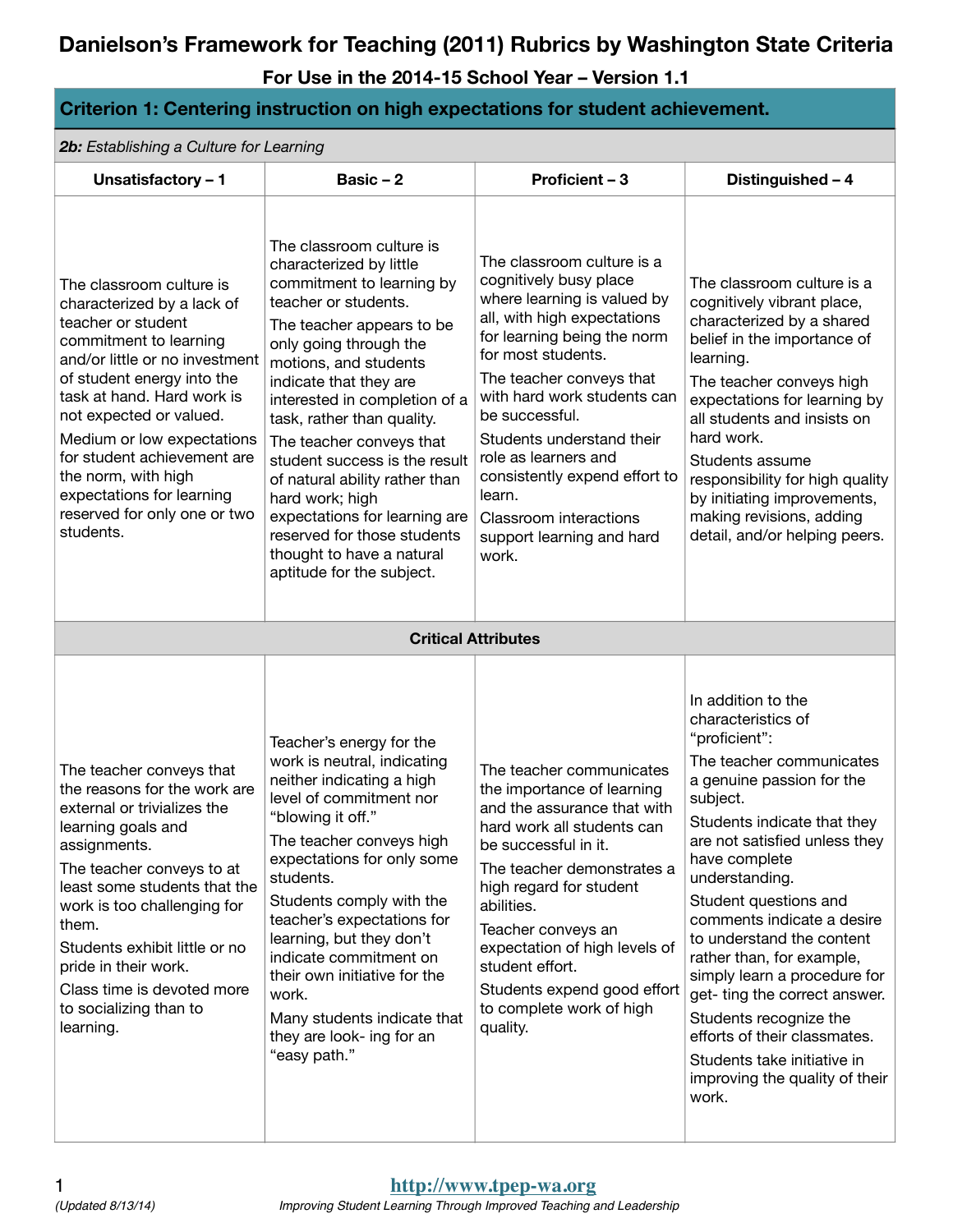**For Use in the 2014-15 School Year – Version 1.1**

#### **Criterion 1: Centering instruction on high expectations for student achievement.**

*3a: Communicating with Students*

| Unsatisfactory - 1                                                                                                                                                                                                                                                                                                                                                                                                                                                                                                                                                                                                        | Basic $-2$                                                                                                                                                                                                                                                                                                                                                                                                                                                                                                                                                                                                                                       | Proficient - 3                                                                                                                                                                                                                                                                                                                                                                                                                                                                                                                                                                                                                                                                 | Distinguished - 4                                                                                                                                                                                                                                                                                                                                                                                                                                                                                                                                                                                                                       |
|---------------------------------------------------------------------------------------------------------------------------------------------------------------------------------------------------------------------------------------------------------------------------------------------------------------------------------------------------------------------------------------------------------------------------------------------------------------------------------------------------------------------------------------------------------------------------------------------------------------------------|--------------------------------------------------------------------------------------------------------------------------------------------------------------------------------------------------------------------------------------------------------------------------------------------------------------------------------------------------------------------------------------------------------------------------------------------------------------------------------------------------------------------------------------------------------------------------------------------------------------------------------------------------|--------------------------------------------------------------------------------------------------------------------------------------------------------------------------------------------------------------------------------------------------------------------------------------------------------------------------------------------------------------------------------------------------------------------------------------------------------------------------------------------------------------------------------------------------------------------------------------------------------------------------------------------------------------------------------|-----------------------------------------------------------------------------------------------------------------------------------------------------------------------------------------------------------------------------------------------------------------------------------------------------------------------------------------------------------------------------------------------------------------------------------------------------------------------------------------------------------------------------------------------------------------------------------------------------------------------------------------|
| The instructional purpose of<br>the lesson is unclear to<br>students, and the directions<br>and procedures are<br>confusing.<br>The teacher's explanation of<br>the content contains major<br>errors.<br>The teacher's spoken or<br>written language contains<br>errors of grammar or syntax.<br>The teacher's vocabulary is<br>inappropriate, vague, or used<br>incorrectly, leaving students<br>confused.                                                                                                                                                                                                               | The teacher's attempt to<br>explain the instructional<br>purpose has only limited<br>success, and/or directions<br>and procedures must be<br>clarified after initial student<br>confusion.<br>The teacher's explanation of<br>the content may contain<br>minor errors; some portions<br>are clear; other portions are<br>difficult to follow.<br>The teacher's explanation<br>consists of a monologue, with<br>no invitation to the students<br>for intellectual engagement.<br>Teacher's spoken language is<br>correct; how- ever, his or her<br>vocabulary is limited, or not<br>fully appropriate to the<br>students' ages or<br>backgrounds. | The teacher clearly<br>communicates instructional<br>purpose of the lesson,<br>including where it is situated<br>within broader learning, and<br>explains procedures and<br>directions clearly.<br>Teacher's explanation of<br>content is well scaffolded,<br>clear and accurate, and<br>connects with students'<br>knowledge and experience.<br>During the explanation of<br>content, the teacher invites<br>student intellectual<br>engagement.<br>Teacher's spoken and written<br>language is clear and correct<br>and uses vocabulary<br>appropriate to the students'<br>ages and interests.                                                                               | The teacher links the<br>instructional purpose of the<br>lesson to student interests;<br>the directions and procedures<br>are clear and anticipate<br>possible student<br>misunderstanding.<br>The teacher's explanation of<br>content is thorough and clear,<br>developing conceptual<br>understanding through artful<br>scaffolding and connecting<br>with students' interests.<br>Students contribute to<br>extending the content and<br>help explain concepts to their<br>classmates.<br>The teacher's spoken and<br>written language is<br>expressive, and the teacher<br>finds opportunities to extend<br>students' vocabularies. |
|                                                                                                                                                                                                                                                                                                                                                                                                                                                                                                                                                                                                                           |                                                                                                                                                                                                                                                                                                                                                                                                                                                                                                                                                                                                                                                  | <b>Critical Attributes</b>                                                                                                                                                                                                                                                                                                                                                                                                                                                                                                                                                                                                                                                     |                                                                                                                                                                                                                                                                                                                                                                                                                                                                                                                                                                                                                                         |
| At no time during the lesson<br>does the teacher convey to<br>the students what they will be<br>learning.<br>Students indicate through<br>their questions that they are<br>confused about the learning<br>task.<br>The teacher makes a serious<br>content error that will affect<br>students' understanding of<br>the lesson.<br>Students indicate through<br>body language or questions<br>that they don't understand the<br>content being presented.<br>Teacher's communications<br>include errors of vocabulary<br>or usage.<br>The teacher's vocabulary is<br>inappropriate to the age or<br>culture of the students. | The teacher refers in passing<br>to what the students will be<br>learning, or has written it on<br>the board with no elaboration<br>or explanation.<br>The teacher must clarify the<br>learning task so that students<br>can complete it.<br>The teacher makes no serious<br>content errors but may make<br>a minor error.<br>The teacher's explanation of<br>the content consists of a<br>monologue or is purely<br>procedural, with minimal<br>participation by students.<br>Vocabulary and usage are<br>correct but unimaginative.<br>Vocabulary is too advanced<br>or too juvenile for the<br>students.                                      | The teacher states clearly, at<br>some point during the lesson,<br>what the students will be<br>learning.<br>If the tactic is appropriate, the<br>teacher models the process<br>to be followed in the task.<br>Students engage with the<br>learning task, indicating that<br>they understand what they<br>are to do.<br>The teacher makes no<br>content errors.<br>The teacher's explanation of<br>content is clear and invites<br>student participation and<br>thinking.<br>The teacher's vocabulary and<br>usage are correct and<br>completely suited to the<br>lesson.<br>The teacher's vocabulary is<br>appropriate to the students'<br>ages and levels of<br>development. | In addition to the<br>characteristics of "proficient":<br>The teacher points out<br>possible areas for mis-<br>understanding.<br>Teacher explains content<br>clearly and imaginatively,<br>using metaphors and<br>analogies to bring content to<br>life.<br>All students seem to<br>understand the presentation.<br>The teacher invites students<br>to explain the content to the<br>class or to classmates.<br>Teacher uses rich language,<br>offering brief vocabulary<br>lessons where appropriate.                                                                                                                                  |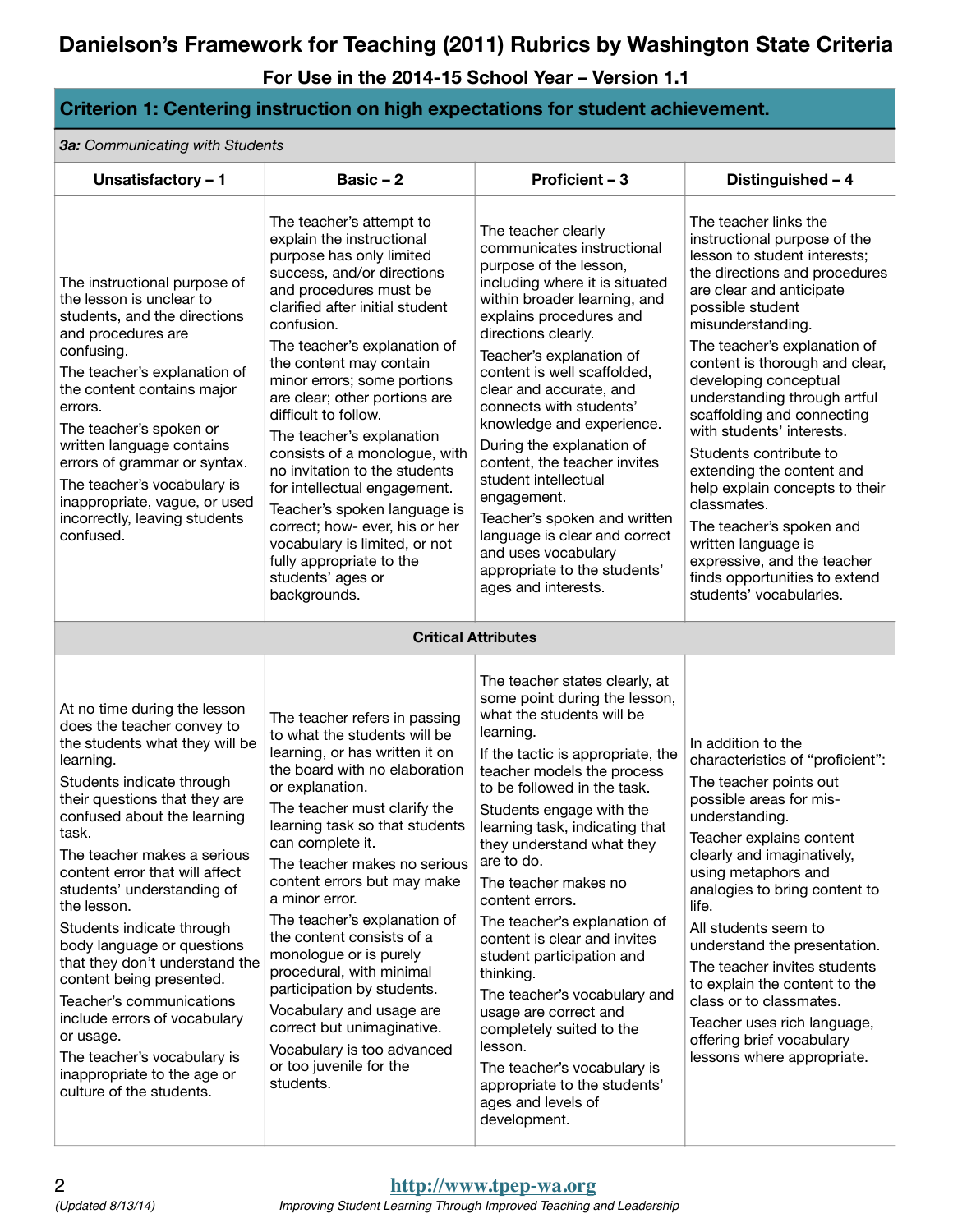| Criterion 1: Centering instruction on high expectations for student achievement.                                                                                                                                                                                                                                                                                                                                                                                                                     |                                                                                                                                                                                                                                                                                                                                                                                                                                                                                                                                                                                                                                                                                                |                                                                                                                                                                                                                                                                                                                                                                                                                                                                                                                                                                          |                                                                                                                                                                                                                                                                                                                                                                                                                                                                                                                                                                                                                                                                                               |  |
|------------------------------------------------------------------------------------------------------------------------------------------------------------------------------------------------------------------------------------------------------------------------------------------------------------------------------------------------------------------------------------------------------------------------------------------------------------------------------------------------------|------------------------------------------------------------------------------------------------------------------------------------------------------------------------------------------------------------------------------------------------------------------------------------------------------------------------------------------------------------------------------------------------------------------------------------------------------------------------------------------------------------------------------------------------------------------------------------------------------------------------------------------------------------------------------------------------|--------------------------------------------------------------------------------------------------------------------------------------------------------------------------------------------------------------------------------------------------------------------------------------------------------------------------------------------------------------------------------------------------------------------------------------------------------------------------------------------------------------------------------------------------------------------------|-----------------------------------------------------------------------------------------------------------------------------------------------------------------------------------------------------------------------------------------------------------------------------------------------------------------------------------------------------------------------------------------------------------------------------------------------------------------------------------------------------------------------------------------------------------------------------------------------------------------------------------------------------------------------------------------------|--|
| 3c: Engaging Students in Learning                                                                                                                                                                                                                                                                                                                                                                                                                                                                    |                                                                                                                                                                                                                                                                                                                                                                                                                                                                                                                                                                                                                                                                                                |                                                                                                                                                                                                                                                                                                                                                                                                                                                                                                                                                                          |                                                                                                                                                                                                                                                                                                                                                                                                                                                                                                                                                                                                                                                                                               |  |
| Unsatisfactory - 1                                                                                                                                                                                                                                                                                                                                                                                                                                                                                   | Basic $-2$                                                                                                                                                                                                                                                                                                                                                                                                                                                                                                                                                                                                                                                                                     | Proficient - 3                                                                                                                                                                                                                                                                                                                                                                                                                                                                                                                                                           | Distinguished - 4                                                                                                                                                                                                                                                                                                                                                                                                                                                                                                                                                                                                                                                                             |  |
| The learning tasks and<br>activities, materials,<br>resources, instructional<br>groups and technology are<br>poorly aligned with the<br>instructional outcomes or<br>require only rote responses.<br>The pace of the lesson is too<br>slow or too rushed.<br>Few students are intellectually<br>engaged or interested.                                                                                                                                                                               | The learning tasks and<br>activities are partially aligned<br>with the instructional out-<br>comes but require only<br>minimal thinking by students,<br>allowing most to be passive<br>or merely compliant.<br>The pacing of the lesson may<br>not provide students the time<br>needed to be intellectually<br>engaged.                                                                                                                                                                                                                                                                                                                                                                        | The learning tasks and<br>activities are aligned with the<br>instructional outcomes and<br>designed to challenge student<br>thinking, the result being that<br>most students display active<br>intellectual engagement with<br>important and challenging<br>content and are supported in<br>that engagement by teacher<br>scaffolding.<br>The pacing of the lesson is<br>appropriate, providing most<br>students the time needed to<br>be intellectually engaged.                                                                                                        | Virtually all students are<br>intellectually engaged in<br>challenging content through<br>well-designed learning tasks<br>and suitable scaffolding by<br>the teacher and fully aligned<br>with the instructional<br>outcomes.<br>In addition, there is evidence<br>of some student initiation of<br>inquiry and of student<br>contribution to the exploration<br>of important content.<br>The pacing of the lesson<br>provides students the time<br>needed to intellectually<br>engage with and reflect upon<br>their learning and to<br>consolidate their<br>understanding.<br>Students may have some<br>choice in how they complete<br>tasks and may serve as<br>resources for one another. |  |
|                                                                                                                                                                                                                                                                                                                                                                                                                                                                                                      |                                                                                                                                                                                                                                                                                                                                                                                                                                                                                                                                                                                                                                                                                                | <b>Critical Attributes</b>                                                                                                                                                                                                                                                                                                                                                                                                                                                                                                                                               |                                                                                                                                                                                                                                                                                                                                                                                                                                                                                                                                                                                                                                                                                               |  |
| Few students are intellectually<br>engaged in the lesson.<br>Learning tasks require only<br>recall or have a single correct<br>response or method.<br>The materials used ask<br>students to perform only rote<br>tasks.<br>Only one type of instructional<br>group is used (whole group,<br>small groups) when variety<br>would better serve the<br>instructional purpose.<br>Instructional materials used<br>are unsuitable to the lesson<br>and/or the students.<br>The lesson drags or is rushed. | Some students are<br>intellectually engaged in the<br>lesson.<br>Learning tasks are a mix of<br>those requiring thinking and<br>recall.<br>Students are in large part<br>passively engaged with the<br>content, learning primarily<br>facts or procedures.<br>Students have no choice in<br>how they complete tasks.<br>The teacher uses different<br>instructional groupings; these<br>are partially successful in<br>achieving the lesson<br>objectives.<br>The materials and resources<br>are partially aligned to the<br>lesson objectives and only in<br>some cases demand student<br>thinking.<br>The pacing of the lesson is<br>uneven- suitable in parts,<br>but rushed or dragging in | Most students are<br>intellectually engaged in the<br>lesson.<br>Learning tasks have multiple<br>correct responses or<br>approaches and/or demand<br>higher-order thinking.<br>Students have some choice in<br>how they complete learning<br>tasks.<br>There is a mix of different<br>types of groupings, suitable<br>to the lesson objectives.<br>Materials and resources<br>support the learning goals<br>and require intellectual<br>engagement, as appropriate.<br>The pacing of the lesson<br>provides students the time<br>needed to be intellectually<br>engaged. | In addition to the<br>characteristics of "proficient":<br>Virtually all students are highly<br>engaged in the lesson.<br>Students take initiative to<br>modify a learning task to<br>make it more meaningful or<br>relevant to their needs<br>Students suggest<br>modifications to the grouping<br>patterns used.<br>Students have extensive<br>choice in how they complete<br>tasks.<br>Students suggest<br>modifications or additions to<br>the materials being used.<br>Students have an opportunity<br>for both reflection and closure<br>after the lesson to consolidate<br>their understanding.                                                                                         |  |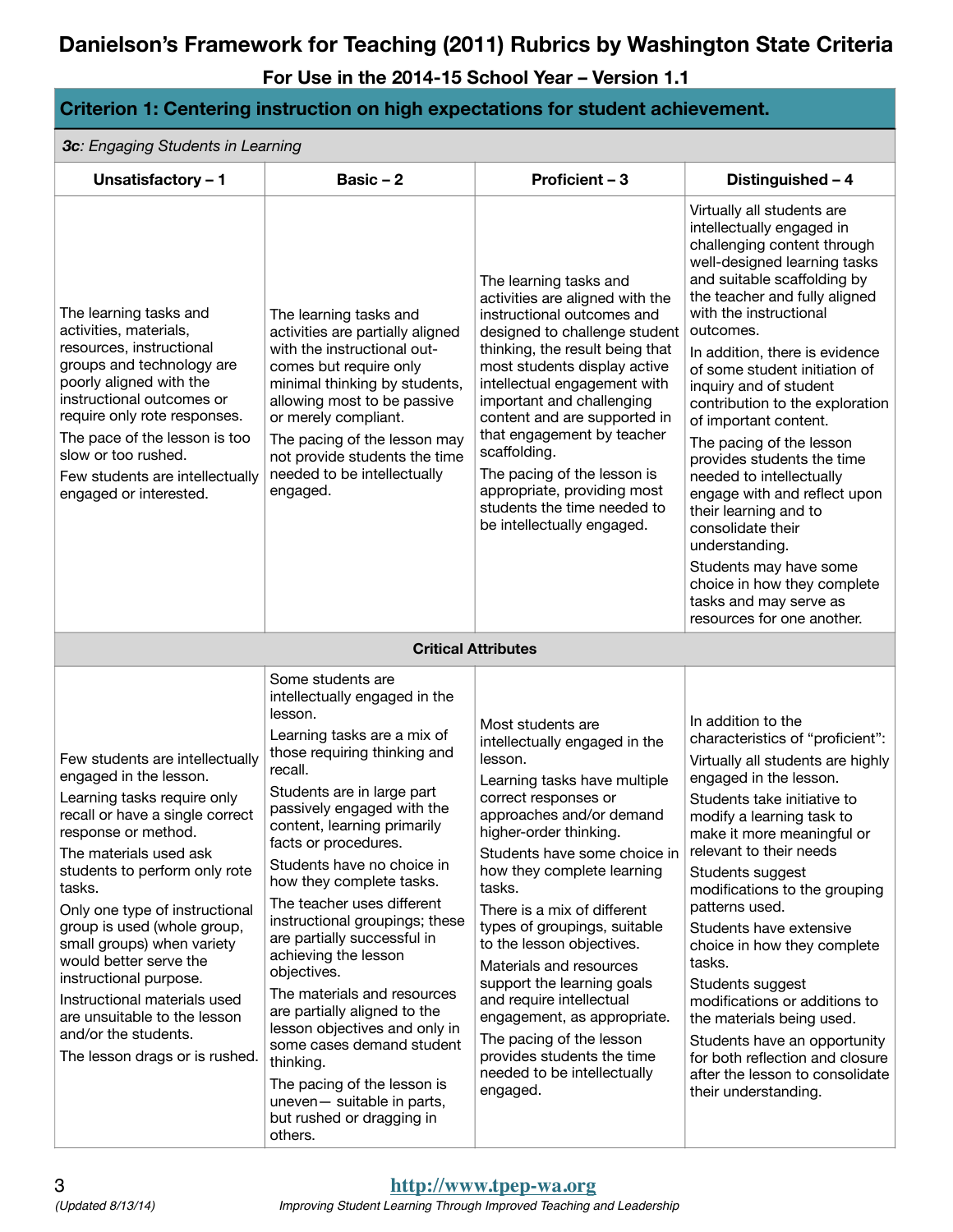| <b>Criterion 2: Demonstrating effective teaching practices.</b>                                                                                                                                                                                                                                                                        |                                                                                                                                                                                                                                                                                                                                                                                                                                                                    |                                                                                                                                                                                                                                                                                                                                                                                                                                                                                                      |                                                                                                                                                                                                                                                                                                                                                                                 |
|----------------------------------------------------------------------------------------------------------------------------------------------------------------------------------------------------------------------------------------------------------------------------------------------------------------------------------------|--------------------------------------------------------------------------------------------------------------------------------------------------------------------------------------------------------------------------------------------------------------------------------------------------------------------------------------------------------------------------------------------------------------------------------------------------------------------|------------------------------------------------------------------------------------------------------------------------------------------------------------------------------------------------------------------------------------------------------------------------------------------------------------------------------------------------------------------------------------------------------------------------------------------------------------------------------------------------------|---------------------------------------------------------------------------------------------------------------------------------------------------------------------------------------------------------------------------------------------------------------------------------------------------------------------------------------------------------------------------------|
| <b>3b:</b> Using Questioning and Discussion Techniques                                                                                                                                                                                                                                                                                 |                                                                                                                                                                                                                                                                                                                                                                                                                                                                    |                                                                                                                                                                                                                                                                                                                                                                                                                                                                                                      |                                                                                                                                                                                                                                                                                                                                                                                 |
| Unsatisfactory - 1                                                                                                                                                                                                                                                                                                                     | Basic $-2$                                                                                                                                                                                                                                                                                                                                                                                                                                                         | Proficient - 3                                                                                                                                                                                                                                                                                                                                                                                                                                                                                       | Distinguished - 4                                                                                                                                                                                                                                                                                                                                                               |
| Teacher's questions are of<br>low cognitive challenge,<br>require single correct<br>responses, and are asked<br>in rapid succession.<br>Interaction between<br>teacher and students is<br>predominantly recitation<br>style, with the teacher<br>mediating all questions and<br>answers.<br>A few students dominate<br>the discussion. | Teacher's questions lead<br>students through a single<br>path of inquiry, with<br>answers seemingly<br>determined in advance.<br>Alternatively, the teacher<br>attempts to frame some<br>questions designed to<br>promote student thinking<br>and understanding, but<br>only a few students are<br>involved.<br>Teacher attempts to<br>engage all students in the<br>discussion and to<br>encourage them to respond<br>to one another, but with<br>uneven results. | Although the teacher may<br>use some low-level<br>questions, he or she asks<br>the students questions<br>designed to promote<br>thinking and<br>understanding.<br>Teacher creates a genuine<br>discussion among<br>students, providing<br>adequate time for students<br>to respond and stepping<br>aside when appropriate.<br><b>Teacher successfully</b><br>engages most students in<br>the discussion, employing<br>a range of strategies to<br>ensure that most students<br>are heard.            | Teacher uses a variety or<br>series of questions or<br>prompts to challenge<br>students cognitively,<br>advance high-level thinking<br>and discourse, and<br>promote metacognition.<br>Students formulate many<br>questions, initiate topics,<br>and make unsolicited<br>contributions.<br><b>Students themselves</b><br>ensure that all voices are<br>heard in the discussion. |
|                                                                                                                                                                                                                                                                                                                                        |                                                                                                                                                                                                                                                                                                                                                                                                                                                                    | <b>Critical Attributes</b>                                                                                                                                                                                                                                                                                                                                                                                                                                                                           |                                                                                                                                                                                                                                                                                                                                                                                 |
| Questions are rapid-fire,<br>and convergent, with a<br>single correct answer.<br>Questions do not invite<br>student thinking.<br>All discussion is between<br>teacher and students;<br>students are not invited to<br>speak directly to one<br>another.<br>A few students dominate<br>the discussion.                                  | Teacher frames some<br>questions designed to<br>promote student thinking,<br>but only a small number of<br>students are involved.<br>The teacher invites students<br>to respond directly to one<br>another's ideas, but few<br>students respond.<br>Teacher calls on many<br>students, but only a few<br>actually participate in the<br>discussion.                                                                                                                | Teacher uses open-ended<br>questions, inviting students<br>to think and/or offer<br>multiple possible answers.<br>The teacher makes effective<br>use of wait time.<br>The teacher effectively<br>builds on student<br>responses to questions.<br>Discussions enable<br>students to talk to one<br>another without ongoing<br>mediation by the teacher.<br>The teacher calls on most<br>students, even those who<br>don't initially volunteer.<br>Many students actively<br>engage in the discussion. | In addition to the<br>characteristics of<br>"proficient": Students<br>initiate higher-order<br>questions. Students extend<br>the discussion, enriching it.<br>Students invite comments<br>from their classmates<br>during a discussion.                                                                                                                                         |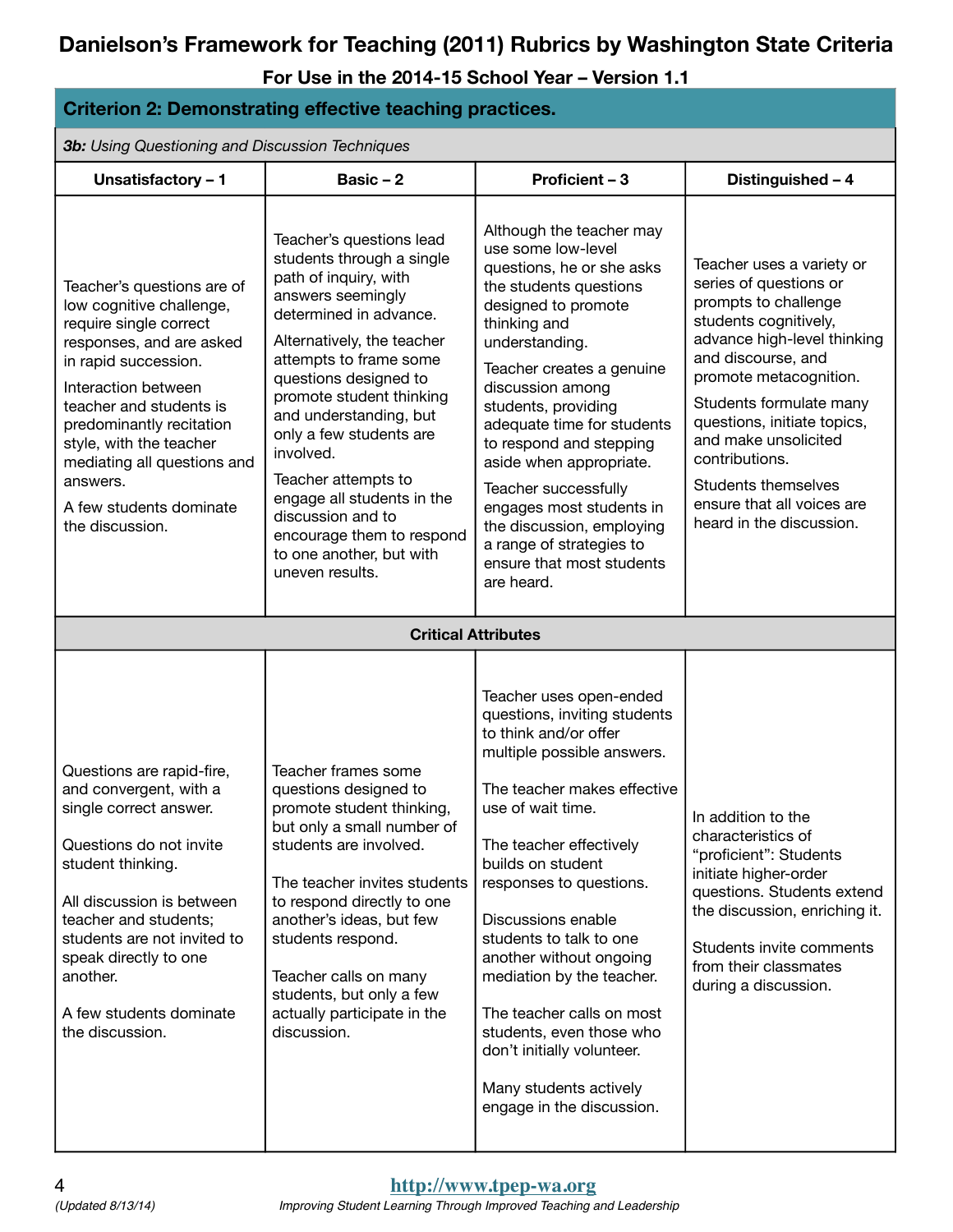| <b>Criterion 2: Demonstrating effective teaching practices.</b>                                                                                                                                                                                |                                                                                                                                                                                                                                  |                                                                                                                                                                                                                                                                                                                              |                                                                                                                                                                                                                                                                                                                                                                                                                                                     |
|------------------------------------------------------------------------------------------------------------------------------------------------------------------------------------------------------------------------------------------------|----------------------------------------------------------------------------------------------------------------------------------------------------------------------------------------------------------------------------------|------------------------------------------------------------------------------------------------------------------------------------------------------------------------------------------------------------------------------------------------------------------------------------------------------------------------------|-----------------------------------------------------------------------------------------------------------------------------------------------------------------------------------------------------------------------------------------------------------------------------------------------------------------------------------------------------------------------------------------------------------------------------------------------------|
| 4a: Reflecting on Teaching                                                                                                                                                                                                                     |                                                                                                                                                                                                                                  |                                                                                                                                                                                                                                                                                                                              |                                                                                                                                                                                                                                                                                                                                                                                                                                                     |
| Unsatisfactory - 1                                                                                                                                                                                                                             | Basic $-2$                                                                                                                                                                                                                       | Proficient - 3                                                                                                                                                                                                                                                                                                               | Distinguished - 4                                                                                                                                                                                                                                                                                                                                                                                                                                   |
| Teacher does not know<br>whether a lesson was<br>effective or achieved its<br>instructional outcomes, or<br>he/she profoundly<br>misjudges the success of a<br>lesson.<br>Teacher has no<br>suggestions for how a<br>lesson could be improved. | Teacher has a generally<br>accurate impression of a<br>lesson's effectiveness and<br>the extent to which<br>instructional outcomes<br>were met.<br>Teacher makes general<br>suggestions about how a<br>lesson could be improved. | Teacher makes an accurate<br>assessment of a lesson's<br>effectiveness and the<br>extent to which it achieved<br>its instructional outcomes<br>and can cite general<br>references to support the<br>judgment.<br>Teacher makes a few<br>specific suggestions of<br>what could be tried another<br>time the lesson is taught. | Teacher makes a thoughtful<br>and accurate assessment<br>of a lesson's effectiveness<br>and the extent to which it<br>achieved its instructional<br>out- comes, citing many<br>specific examples from the<br>lesson and weighing the<br>relative strengths of each.<br>Drawing on an extensive<br>repertoire of skills, teacher<br>offers specific alternative<br>actions, complete with the<br>probable success of<br>different courses of action. |
|                                                                                                                                                                                                                                                |                                                                                                                                                                                                                                  | <b>Critical Attributes</b>                                                                                                                                                                                                                                                                                                   |                                                                                                                                                                                                                                                                                                                                                                                                                                                     |
| The teacher considers the<br>lesson but draws incorrect<br>conclusions about its<br>effectiveness.<br>The teacher makes no<br>suggestions for<br>improvement.                                                                                  | The teacher has a general<br>sense of whether or not<br>instructional practices were<br>effective.<br>The teacher offers general<br>modifications for future<br>instruction.                                                     | The teacher accurately<br>assesses the effective- ness<br>of instructional activities<br>used.<br>The teacher identifies<br>specific ways in which a<br>lesson might be improved.                                                                                                                                            | In addition to the<br>characteristics of<br>"proficient":<br>Teacher's assessment of<br>the lesson is thoughtful and<br>includes specific indicators<br>of effectiveness.<br>Teacher's suggestions for<br>improvement draw on an<br>extensive repertoire.                                                                                                                                                                                           |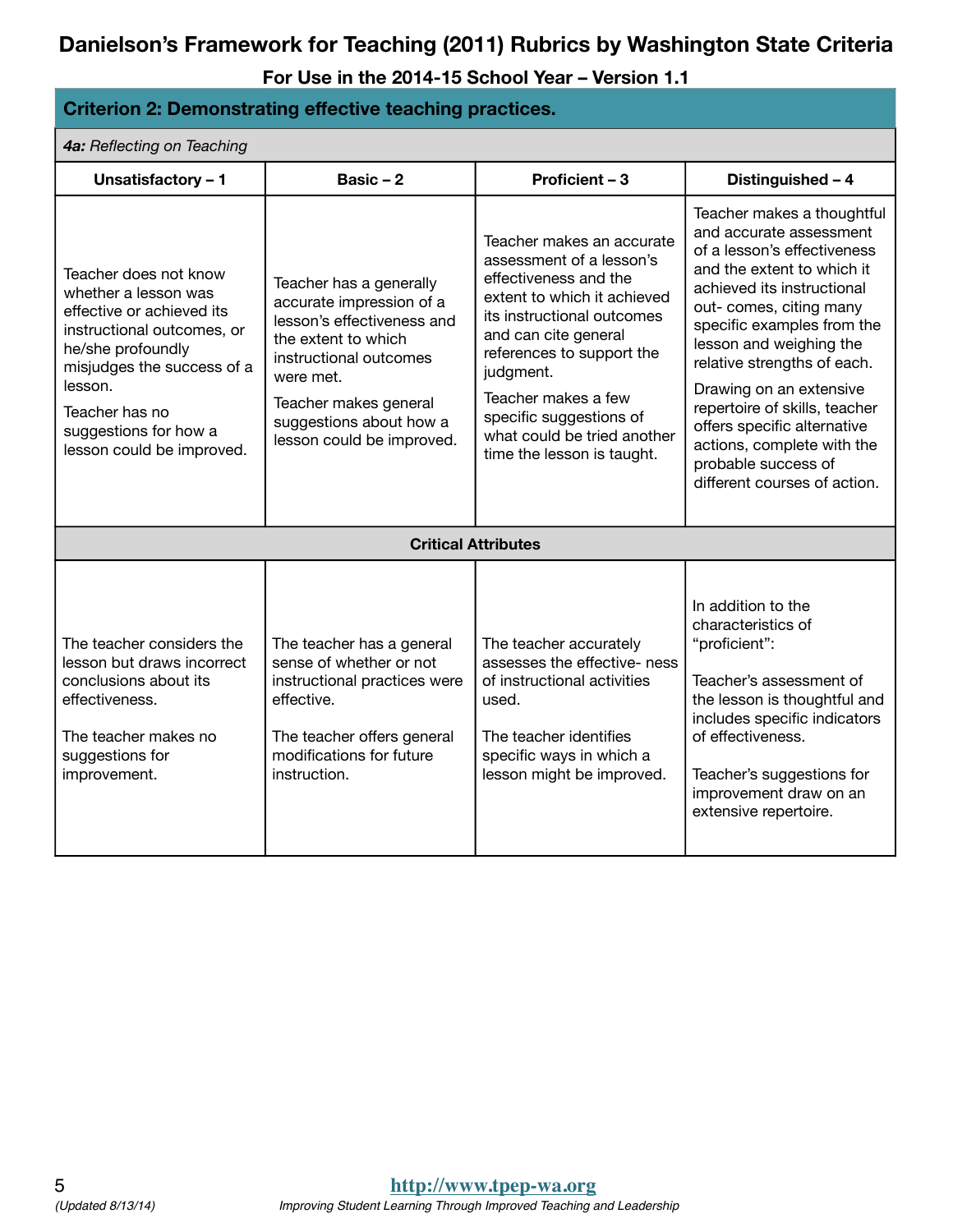| Criterion 3: Recognizing individual student learning needs and developing strategies to<br>address those needs.                                                                                                                                                                                                                                                                                               |                                                                                                                                                                                                                                                                                                                                                                                                                                                                                                                                                                                                                               |                                                                                                                                                                                                                                                                                                                                                                                                                                                                                                                                                                                                                |                                                                                                                                                                                                                                                                                                                                                                                                                           |  |
|---------------------------------------------------------------------------------------------------------------------------------------------------------------------------------------------------------------------------------------------------------------------------------------------------------------------------------------------------------------------------------------------------------------|-------------------------------------------------------------------------------------------------------------------------------------------------------------------------------------------------------------------------------------------------------------------------------------------------------------------------------------------------------------------------------------------------------------------------------------------------------------------------------------------------------------------------------------------------------------------------------------------------------------------------------|----------------------------------------------------------------------------------------------------------------------------------------------------------------------------------------------------------------------------------------------------------------------------------------------------------------------------------------------------------------------------------------------------------------------------------------------------------------------------------------------------------------------------------------------------------------------------------------------------------------|---------------------------------------------------------------------------------------------------------------------------------------------------------------------------------------------------------------------------------------------------------------------------------------------------------------------------------------------------------------------------------------------------------------------------|--|
|                                                                                                                                                                                                                                                                                                                                                                                                               | 1b: Demonstrating Knowledge of Students                                                                                                                                                                                                                                                                                                                                                                                                                                                                                                                                                                                       |                                                                                                                                                                                                                                                                                                                                                                                                                                                                                                                                                                                                                |                                                                                                                                                                                                                                                                                                                                                                                                                           |  |
| Unsatisfactory - 1                                                                                                                                                                                                                                                                                                                                                                                            | Basic $-2$                                                                                                                                                                                                                                                                                                                                                                                                                                                                                                                                                                                                                    | Proficient - 3                                                                                                                                                                                                                                                                                                                                                                                                                                                                                                                                                                                                 | Distinguished - 4                                                                                                                                                                                                                                                                                                                                                                                                         |  |
| Teacher demonstrates little<br>or no understanding of how<br>students learn and little<br>knowledge of students'<br>backgrounds, cultures,<br>skills, language proficiency,<br>interests, and special<br>needs and does not seek<br>such understanding.                                                                                                                                                       | Teacher indicates the<br>importance of under-<br>standing how students<br>learn and the students'<br>backgrounds, cultures,<br>skills, language proficiency,<br>interests, and special<br>needs, and attains this<br>knowledge about the class<br>as a whole.                                                                                                                                                                                                                                                                                                                                                                 | Teacher understands the<br>active nature of student<br>learning and attains<br>information about levels of<br>development for groups of<br>students.<br>The teacher also<br>purposefully seeks<br>knowledge from several<br>sources of students'<br>backgrounds, cultures,<br>skills, language proficiency,<br>interests, and special<br>needs and attains this<br>knowledge about groups of<br>students.                                                                                                                                                                                                      | Teacher actively seeks<br>knowledge of students'<br>levels of development and<br>their backgrounds,<br>cultures, skills, language<br>proficiency, interests, and<br>special needs from a<br>variety of sources. This<br>information is acquired for<br>individual students.                                                                                                                                               |  |
|                                                                                                                                                                                                                                                                                                                                                                                                               | <b>Critical Attributes</b>                                                                                                                                                                                                                                                                                                                                                                                                                                                                                                                                                                                                    |                                                                                                                                                                                                                                                                                                                                                                                                                                                                                                                                                                                                                |                                                                                                                                                                                                                                                                                                                                                                                                                           |  |
| Teacher does not<br>understand child<br>development<br>characteristics and has<br>unrealistic expectations for<br>students.<br>Teacher does not try to<br>ascertain varied ability<br>levels among students in<br>the class.<br>Teacher is not aware of<br>student interests or cultural<br>heritages.<br>Teacher takes no<br>responsibility to learn about<br>students' medical or<br>learning disabilities. | Teacher cites<br>developmental theory but<br>does not seek to integrate<br>it into lesson planning.<br>Teacher is aware of the<br>different ability lev- els in<br>the class but tends to<br>teach to the "whole group."<br>The teacher recognizes<br>that children have different<br>interests and cultural<br>backgrounds but rarely<br>draws on their<br>contributions or<br>differentiates materials to<br>accommodate those<br>differences.<br>The teacher is aware of<br>medical issues and<br>learning disabilities with<br>some students but does<br>not seek to understand the<br>implications of that<br>knowledge. | The teacher knows, for<br>groups of students, their<br>levels of cognitive<br>development.<br>The teacher is aware of the<br>different cultural groups in<br>the class.<br>The teacher has a good<br>idea of the range of<br>interests of students in the<br>class.<br>The teacher has identified<br>"high," "medium," and<br>"low" groups of students<br>within the class.<br>The teacher is well<br>informed about students'<br>cultural heritage and<br>incorporates this<br>knowledge in lesson<br>planning.<br>The teacher is aware of the<br>special needs rep-<br>resented by students in the<br>class. | In addition to the<br>characteristics of<br>"proficient":<br>The teacher uses ongoing<br>methods to assess<br>students' skill levels and<br>designs instruction<br>accordingly.<br>The teacher seeks out<br>information about their<br>cultural heritage from all<br>students.<br>The teacher maintains a<br>system of updated student<br>records and incorporates<br>medical and/or learning<br>needs into lesson plans. |  |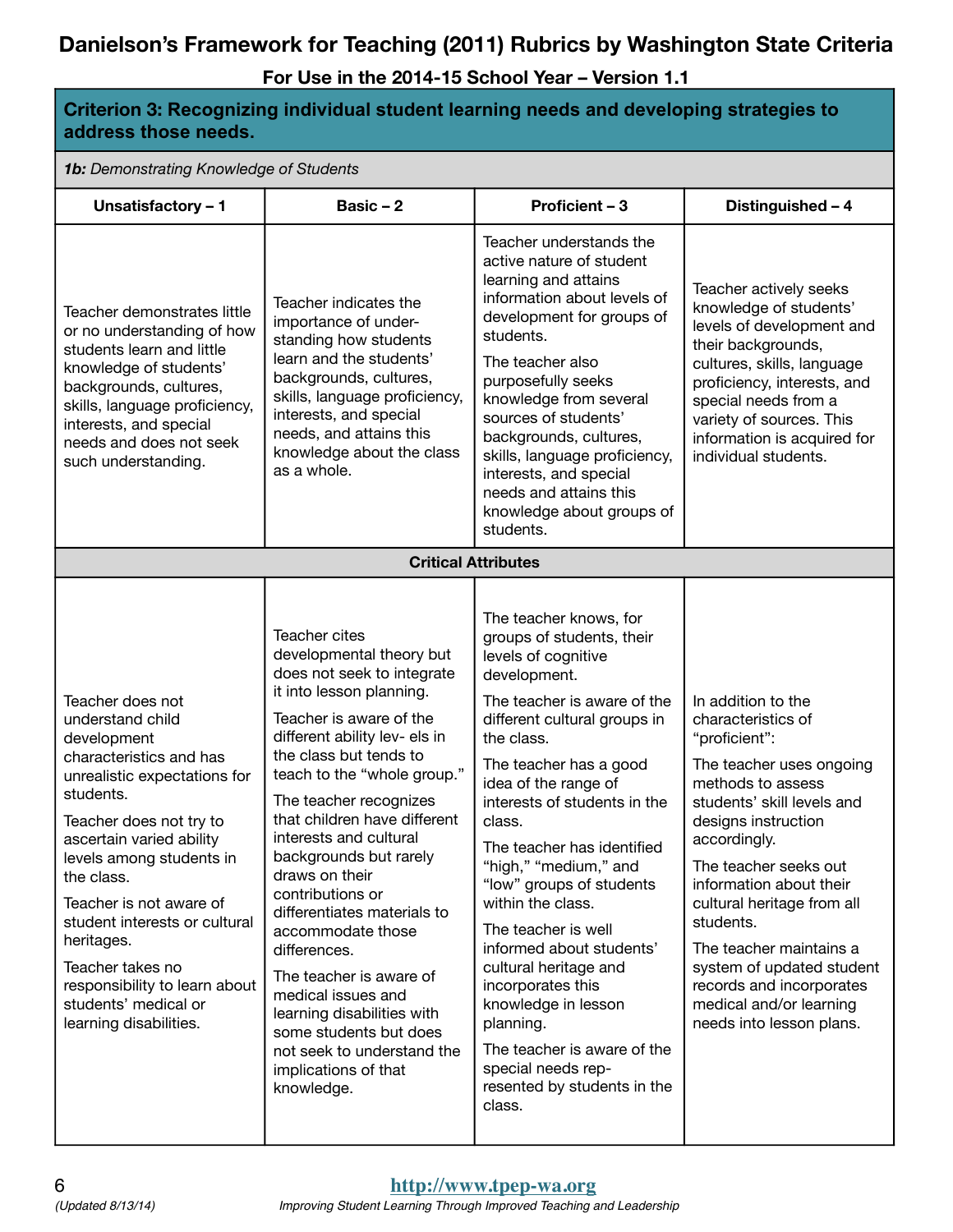**For Use in the 2014-15 School Year – Version 1.1**

**Criterion 3: Recognizing individual student learning needs and developing strategies to** 

| address those needs.                                                                                                                                                                                                                                                                                                                                                                                                                      |                                                                                                                                                                                                                                                                                                                                                                                                                                                                                        |                                                                                                                                                                                                                                                                                                                                                                                                                                                                                         |                                                                                                                                                                                                                                                                                                                                                                                                                                                                                                                                                                                          |  |
|-------------------------------------------------------------------------------------------------------------------------------------------------------------------------------------------------------------------------------------------------------------------------------------------------------------------------------------------------------------------------------------------------------------------------------------------|----------------------------------------------------------------------------------------------------------------------------------------------------------------------------------------------------------------------------------------------------------------------------------------------------------------------------------------------------------------------------------------------------------------------------------------------------------------------------------------|-----------------------------------------------------------------------------------------------------------------------------------------------------------------------------------------------------------------------------------------------------------------------------------------------------------------------------------------------------------------------------------------------------------------------------------------------------------------------------------------|------------------------------------------------------------------------------------------------------------------------------------------------------------------------------------------------------------------------------------------------------------------------------------------------------------------------------------------------------------------------------------------------------------------------------------------------------------------------------------------------------------------------------------------------------------------------------------------|--|
| 3e: Demonstrating Flexibility and Responsiveness                                                                                                                                                                                                                                                                                                                                                                                          |                                                                                                                                                                                                                                                                                                                                                                                                                                                                                        |                                                                                                                                                                                                                                                                                                                                                                                                                                                                                         |                                                                                                                                                                                                                                                                                                                                                                                                                                                                                                                                                                                          |  |
| Unsatisfactory - 1                                                                                                                                                                                                                                                                                                                                                                                                                        | Basic $-2$                                                                                                                                                                                                                                                                                                                                                                                                                                                                             | <b>Proficient - 3</b>                                                                                                                                                                                                                                                                                                                                                                                                                                                                   | Distinguished - 4                                                                                                                                                                                                                                                                                                                                                                                                                                                                                                                                                                        |  |
| Teacher adheres to the<br>instruction plan in spite of<br>evidence of poor student<br>understanding or lack of<br>interest.<br>Teacher ignores student<br>questions; when students<br>experience difficulty, the<br>teacher blames the<br>students or their home<br>environment.                                                                                                                                                          | Teacher attempts to modify<br>the lesson when needed<br>and to respond to student<br>questions and interests,<br>with moderate success.<br>Teacher accepts<br>responsibility for student<br>success but has only a<br>limited repertoire of<br>strategies to draw upon.                                                                                                                                                                                                                | Teacher promotes the<br>successful learning of all<br>students, making minor<br>adjustments as needed to<br>instruction plans and<br>accommodating student<br>questions, needs, and<br>interests.<br>Drawing on a broad<br>repertoire of strategies, the<br>teacher persists in seeking<br>approaches for students<br>who have difficulty learning.                                                                                                                                     | Teacher seizes an<br>opportunity to enhance<br>learning, building on a<br>spontaneous event or<br>student interests, or<br>successfully adjusts and<br>differentiates instruction to<br>address individual student<br>misunderstandings.<br>Teacher persists in seeking<br>effective approaches for<br>students who need help,<br>using an extensive<br>repertoire of instructional<br>strategies and soliciting<br>additional resources from<br>the school or community.                                                                                                                |  |
|                                                                                                                                                                                                                                                                                                                                                                                                                                           |                                                                                                                                                                                                                                                                                                                                                                                                                                                                                        | <b>Critical Attributes</b>                                                                                                                                                                                                                                                                                                                                                                                                                                                              |                                                                                                                                                                                                                                                                                                                                                                                                                                                                                                                                                                                          |  |
| Teacher ignores indications<br>of student boredom or lack<br>of understanding.<br>Teacher brushes aside<br>student questions.<br>Teacher makes no attempt<br>to incorporate student<br>interests into the lesson.<br>The teacher conveys to<br>students that when they<br>have difficulty learning it is<br>their fault.<br>In reflecting on practice, the<br>teacher does not indicate<br>that it is important to reach<br>all students. | Teacher's efforts to modify<br>the lesson are only partially<br>successful.<br>Teacher makes perfunctory<br>attempts to incorporate<br>student questions and<br>interests into the lesson.<br>The teacher conveys a<br>sense to students of their<br>own responsibility for their<br>learning but is uncertain<br>about how to assist them.<br>In reflecting on practice, the<br>teacher indicates the desire<br>to reach all students but<br>does not suggest strategies<br>to do so. | When necessary, the<br>teacher makes adjustments<br>to the lesson to enhance<br>under-standing by groups<br>of students.<br>Teacher incorporates<br>students' interests and<br>questions into the heart of<br>the lesson.<br>The teacher conveys to<br>students that s/he has other<br>approaches to try when the<br>students experience<br>difficulty.<br>In reflecting on practice, the<br>teacher cites multiple<br>approaches undertaken to<br>reach students having<br>difficulty. | In addition to the<br>characteristics of<br>"proficient":<br>The teacher's adjustments<br>to the lesson are designed<br>to assist individual<br>students.<br>Teacher seizes on a<br>teachable moment to<br>enhance a lesson.<br>The teacher conveys to<br>students that s/he won't<br>consider a lesson "finished"<br>until every student<br>understands and that s/he<br>has a broad range of<br>approaches to use.<br>In reflecting on practice, the<br>teacher can cite others in<br>the school and beyond<br>whom s/he has contacted<br>for assistance in reaching<br>some students. |  |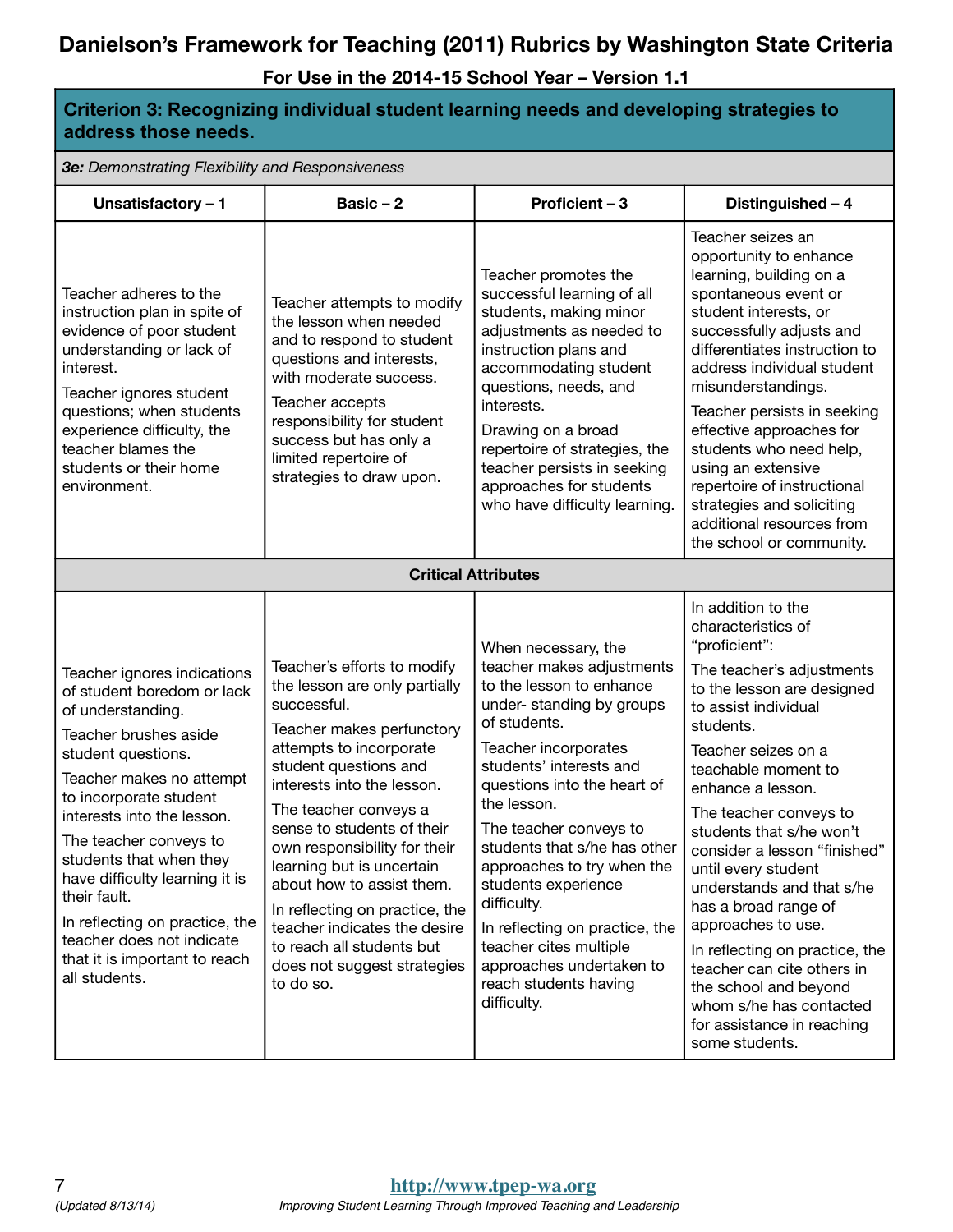**For Use in the 2014-15 School Year – Version 1.1**

**Student Growth Criterion 3: Recognizing individual student learning needs and developing strategies to address those needs.**

**Student Growth 3.1:** *Establish Student Growth Goal(s)*

| Unsatisfactory - 1                                                                                                                                                                                                                                                                                   | Basic $-2$                                                                                                                                                                                                                                                                                                                                                                                                                                                                                                                                                                                                                                                                                                                                                                                                                                      | Proficient - 3                                                                                                                                                                                                                                                                                                                                                                                                                                                                                                                                                                                                                                                                                                                                                                     | Distinguished - 4                                                                                                                                                                                                                                                                                                                                             |
|------------------------------------------------------------------------------------------------------------------------------------------------------------------------------------------------------------------------------------------------------------------------------------------------------|-------------------------------------------------------------------------------------------------------------------------------------------------------------------------------------------------------------------------------------------------------------------------------------------------------------------------------------------------------------------------------------------------------------------------------------------------------------------------------------------------------------------------------------------------------------------------------------------------------------------------------------------------------------------------------------------------------------------------------------------------------------------------------------------------------------------------------------------------|------------------------------------------------------------------------------------------------------------------------------------------------------------------------------------------------------------------------------------------------------------------------------------------------------------------------------------------------------------------------------------------------------------------------------------------------------------------------------------------------------------------------------------------------------------------------------------------------------------------------------------------------------------------------------------------------------------------------------------------------------------------------------------|---------------------------------------------------------------------------------------------------------------------------------------------------------------------------------------------------------------------------------------------------------------------------------------------------------------------------------------------------------------|
| Does not establish student<br>growth goal(s) or<br>establishes inappropriate<br>goal(s) for subgroups of<br>students not reaching full<br>learning potential. Goal(s)<br>do not identify multiple,<br>high-quality sources of<br>data to monitor, adjust, and<br>evaluate achievement of<br>goal(s). | Establishes appropriate<br>student growth goal(s) for<br>subgroups of students not<br>reaching full learning<br>potential. Goal(s) do not<br>identify multiple, high-<br>quality sources of data to<br>monitor, adjust, and<br>evaluate achievement of<br>goal(s).                                                                                                                                                                                                                                                                                                                                                                                                                                                                                                                                                                              | Establishes appropriate<br>student growth goal(s) for<br>subgroups of students not<br>reaching full learning<br>potential. Goal(s) identify<br>multiple, high-quality<br>sources of data to monitor,<br>adjust, and evaluate<br>achievement of goal(s).                                                                                                                                                                                                                                                                                                                                                                                                                                                                                                                            | Establishes appropriate<br>student growth goal(s) for<br>subgroups of students not<br>reaching full potential in<br>collaboration with<br>students, parents, and<br>other school staff. Goal(s)<br>identify multiple, high-<br>quality sources of data to<br>monitor, adjust, and<br>evaluate achievement of<br>goal(s).                                      |
|                                                                                                                                                                                                                                                                                                      |                                                                                                                                                                                                                                                                                                                                                                                                                                                                                                                                                                                                                                                                                                                                                                                                                                                 | <b>Critical Attributes</b>                                                                                                                                                                                                                                                                                                                                                                                                                                                                                                                                                                                                                                                                                                                                                         |                                                                                                                                                                                                                                                                                                                                                               |
| Does not establish student<br>learning goal(s)<br>• Does not specify<br>assessment(s) to monitor<br>progress towards goal(s)                                                                                                                                                                         | • Identification of subgroups<br>is partially aligned to data<br>that identifies students not<br>reaching full learning<br>potential (i.e. achievement/<br>opportunity gaps, ELL,<br>special education, highly<br>capable)<br>• Goals may be missing one<br>or more of the following<br>qualities: specific,<br>measurable and time-<br>bound<br>• Goals are not based on<br>prior available student<br>learning<br>• Goals partially aligned to<br>content standards<br>• Grain size of goal may be<br>missing one or more of the<br>following: appropriate for<br>the context, instructional<br>interval and content<br>standard(s)<br>· Goal is not connected to a<br>significant impact on<br>student learning of<br>content. Identified<br>formative and summative<br>assessments unable to<br>monitor progress toward<br>specified goals. | • Identification of subgroups<br>uses data that identifies<br>students not reaching full<br>learning potential (i.e.<br>achievement/opportunity<br>gaps, ELL, special<br>education, highly capable)<br>· Goals are specific,<br>measurable and time-<br>bound<br>Based on multiple sources<br>of available data that<br>reveal prior student<br>learning<br>Goals aligned to content<br>standards<br>Grain size of goal is<br>appropriate for the<br>context, instructional<br>interval and content<br>standard(s)<br>· Goal demonstrates a<br>significant impact on<br>student learning of content<br>(transferable skills) within<br>the content area<br>• Identifies formative and<br>summative measures<br>aligned to learning targets<br>to monitor progress<br>towards goals | • Proficient Attributes and:<br>• Establishes multiple two-<br>way communication paths<br>to collaborate with,<br>families, students and/or<br>other staff to establish<br>goals specific to individual<br>learning needs<br>• Students reflect on their<br>own learning and articulate<br>their understanding of their<br>goals and progress toward<br>goals |

**Student Growth 3.2:** *Achievement of Student Growth Goal(s)*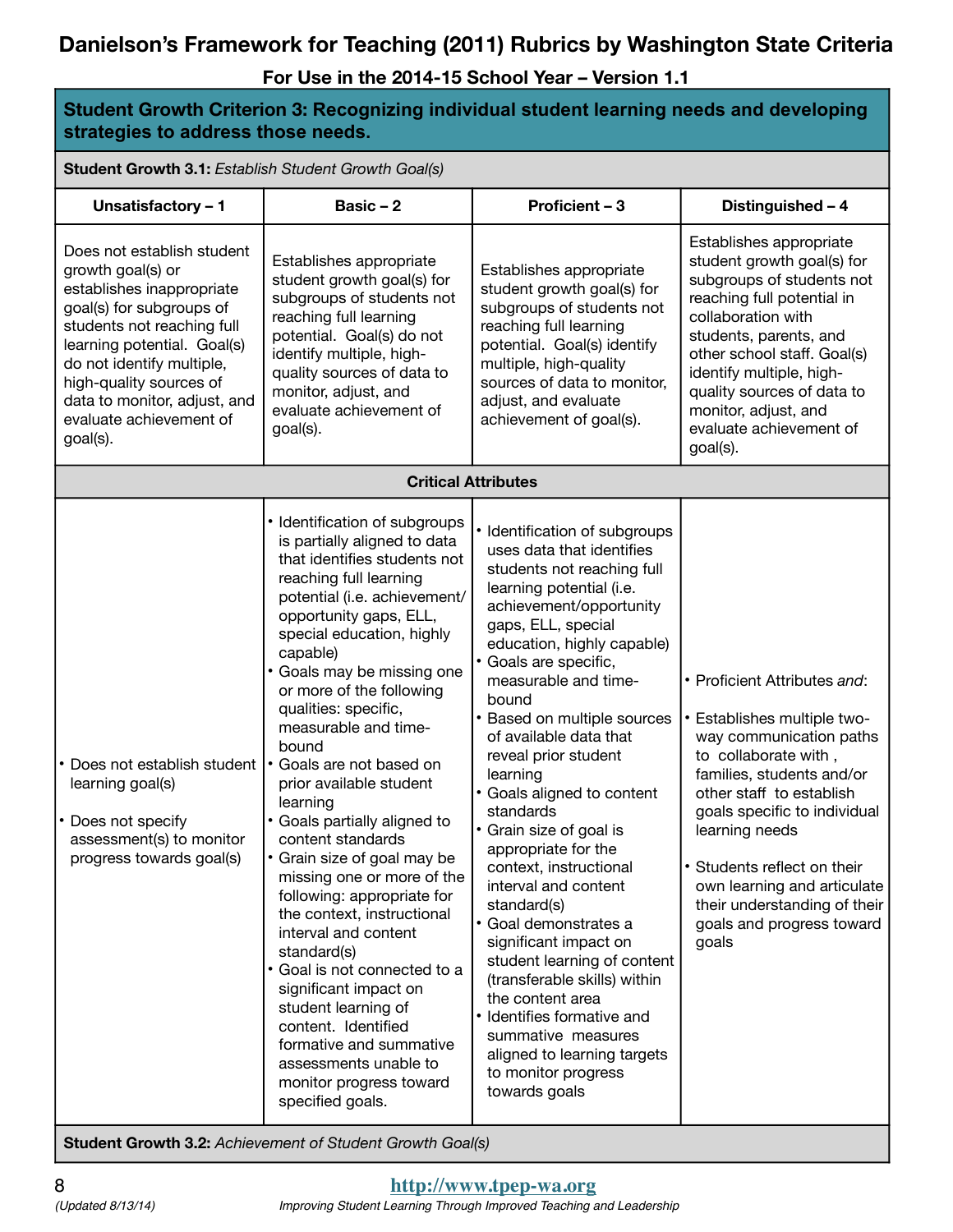| Student Growth Criterion 3: Recognizing individual student learning needs and developing |
|------------------------------------------------------------------------------------------|
| strategies to address those needs.                                                       |

| Unsatisfactory - 1                                                                                                     | Basic $-2$                                                                                                                                  | Proficient - 3                                                                                                                               | Distinguished - 4                                                                                                                                           |
|------------------------------------------------------------------------------------------------------------------------|---------------------------------------------------------------------------------------------------------------------------------------------|----------------------------------------------------------------------------------------------------------------------------------------------|-------------------------------------------------------------------------------------------------------------------------------------------------------------|
| Growth or achievement<br>data from at least two<br>points in time shows no<br>evidence of growth for<br>most students. | Multiple sources of growth<br>or achievement data from<br>at least two points in time<br>show some evidence of<br>growth for some students. | Multiple sources of growth<br>or achievement data from<br>at least two points in time<br>show clear evidence of<br>growth for most students. | Multiple sources of growth<br>or achievement data from<br>at least two points in time<br>show evidence of high<br>growth for all or nearly all<br>students. |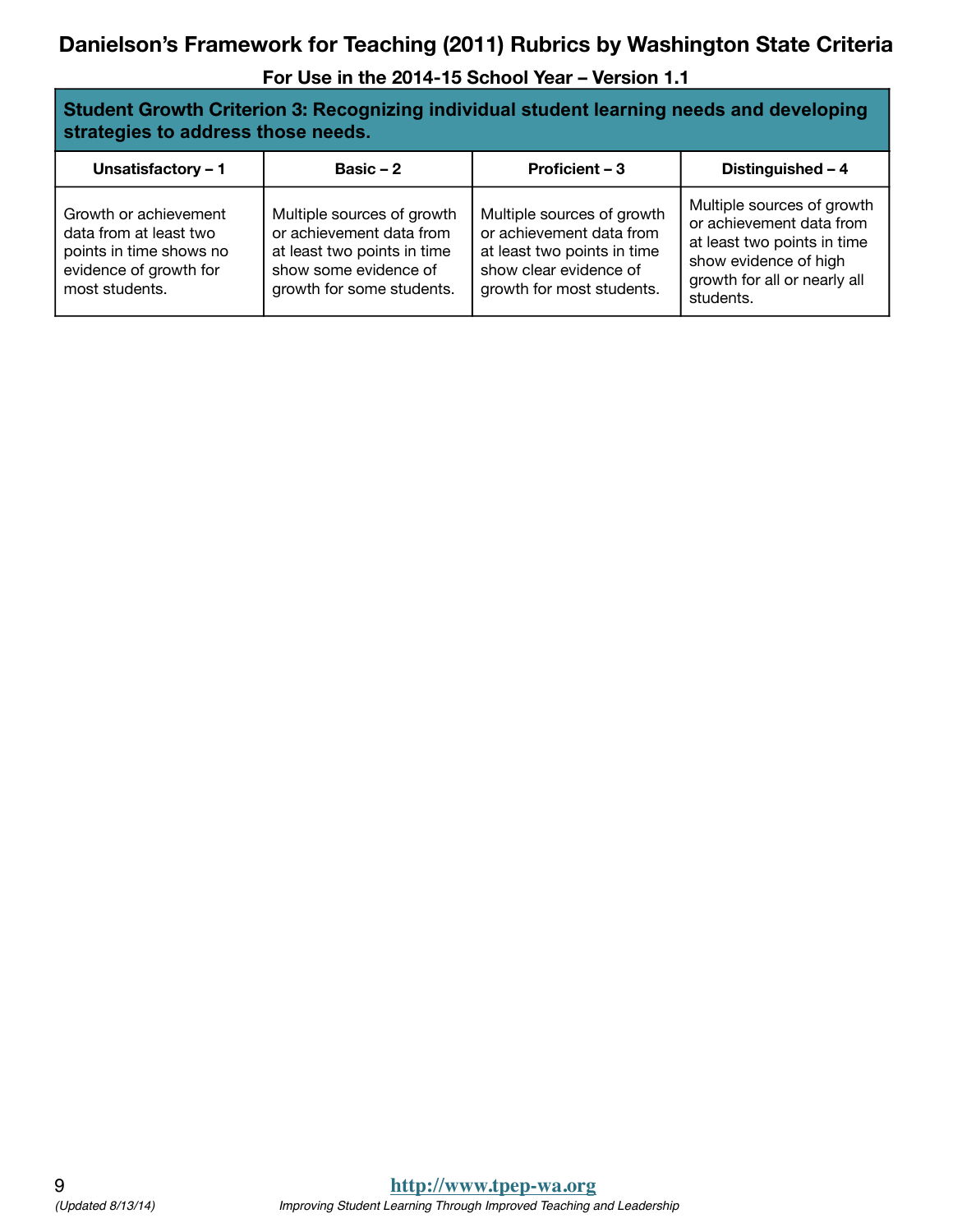| Criterion 4: Providing clear and intentional focus on subject matter content and curriculum.                                                                                                                                                                                                                                                                                                                            |                                                                                                                                                                                                                                                                                                                                                                                                                                                                    |                                                                                                                                                                                                                                                                                                                                                                                                                      |                                                                                                                                                                                                                                                                                                                                                                                                                                                                                                                                                                                                      |  |
|-------------------------------------------------------------------------------------------------------------------------------------------------------------------------------------------------------------------------------------------------------------------------------------------------------------------------------------------------------------------------------------------------------------------------|--------------------------------------------------------------------------------------------------------------------------------------------------------------------------------------------------------------------------------------------------------------------------------------------------------------------------------------------------------------------------------------------------------------------------------------------------------------------|----------------------------------------------------------------------------------------------------------------------------------------------------------------------------------------------------------------------------------------------------------------------------------------------------------------------------------------------------------------------------------------------------------------------|------------------------------------------------------------------------------------------------------------------------------------------------------------------------------------------------------------------------------------------------------------------------------------------------------------------------------------------------------------------------------------------------------------------------------------------------------------------------------------------------------------------------------------------------------------------------------------------------------|--|
| 1a: Demonstrating Knowledge of Content and Pedagogy                                                                                                                                                                                                                                                                                                                                                                     |                                                                                                                                                                                                                                                                                                                                                                                                                                                                    |                                                                                                                                                                                                                                                                                                                                                                                                                      |                                                                                                                                                                                                                                                                                                                                                                                                                                                                                                                                                                                                      |  |
| Unsatisfactory - 1                                                                                                                                                                                                                                                                                                                                                                                                      | Basic $-2$                                                                                                                                                                                                                                                                                                                                                                                                                                                         | Proficient - 3                                                                                                                                                                                                                                                                                                                                                                                                       | Distinguished - 4                                                                                                                                                                                                                                                                                                                                                                                                                                                                                                                                                                                    |  |
| In planning and practice,<br>teacher makes content<br>errors or does not correct<br>errors made by students.<br>Teacher's plans and<br>practice display little<br>understanding of<br>prerequisite relationships<br>important to student's<br>learning of the content.<br>Teacher displays little or no<br>understanding of the range<br>of pedagogical approaches<br>suitable to student's<br>learning of the content. | Teacher is familiar with the<br>important concepts in the<br>discipline but displays lack<br>of awareness of how these<br>concepts relate to one<br>another.<br>Teacher's plans and<br>practice indicate some<br>awareness of prerequisite<br>relationships, although<br>such knowledge may be<br>inaccurate or incomplete.<br>Teacher's plans and<br>practice reflect a limited<br>range of pedagogical<br>approaches to the<br>discipline or to the<br>students. | Teacher displays solid<br>knowledge of the important<br>concepts in the discipline<br>and the ways they relate to<br>one another.<br>Teacher's plans and<br>practice reflect accurate<br>understanding of<br>prerequisite relationships<br>among topics and<br>concepts.<br>Teacher's plans and<br>practice reflect familiarity<br>with a wide range of<br>effective pedagogical<br>approaches in the<br>discipline. | Teacher displays extensive<br>knowledge of the important<br>concepts in the discipline<br>and the ways they relate<br>both to one another and to<br>other disciplines.<br>Teacher's plans and<br>practice reflect<br>understanding of<br>prerequisite relationships<br>among topics and<br>concepts and provide a link<br>to necessary cognitive<br>structures needed by<br>students to ensure<br>understanding.<br>Teacher's plans and<br>practice reflect familiarity<br>with a wide range of<br>effective pedagogical<br>approaches in the<br>discipline, anticipating<br>student misconceptions. |  |
|                                                                                                                                                                                                                                                                                                                                                                                                                         |                                                                                                                                                                                                                                                                                                                                                                                                                                                                    | <b>Critical Attributes</b>                                                                                                                                                                                                                                                                                                                                                                                           |                                                                                                                                                                                                                                                                                                                                                                                                                                                                                                                                                                                                      |  |
| Teacher makes content<br>errors.<br>Teacher does not consider<br>prerequisite relationships<br>when planning.<br>Teacher's plans use<br>inappropriate strategies for<br>the discipline                                                                                                                                                                                                                                  | Teacher is familiar with the<br>discipline but does not see<br>conceptual relationships.<br>Teacher's knowledge of<br>prerequisite relationships is<br>inaccurate or incomplete.<br>Lesson and unit plans use<br>limited instructional<br>strategies, and some may<br>not be suitable to the<br>content.                                                                                                                                                           | The teacher can identify<br>important concepts of the<br>discipline and their<br>relationships to one<br>another.<br>The teacher consistently<br>provides clear explanations<br>of the content.<br>The teacher answers<br>student questions<br>accurately and provides<br>feedback that furthers their<br>learning.<br>The teacher seeks out<br>content-related<br>professional development.                         | In addition to the<br>characteristics of<br>"proficient":<br>Teacher cites intra- and<br>interdisciplinary con-tent<br>relationships.<br>Teacher is proactive in<br>uncovering student mis-<br>conceptions and<br>addressing them before<br>proceeding.                                                                                                                                                                                                                                                                                                                                              |  |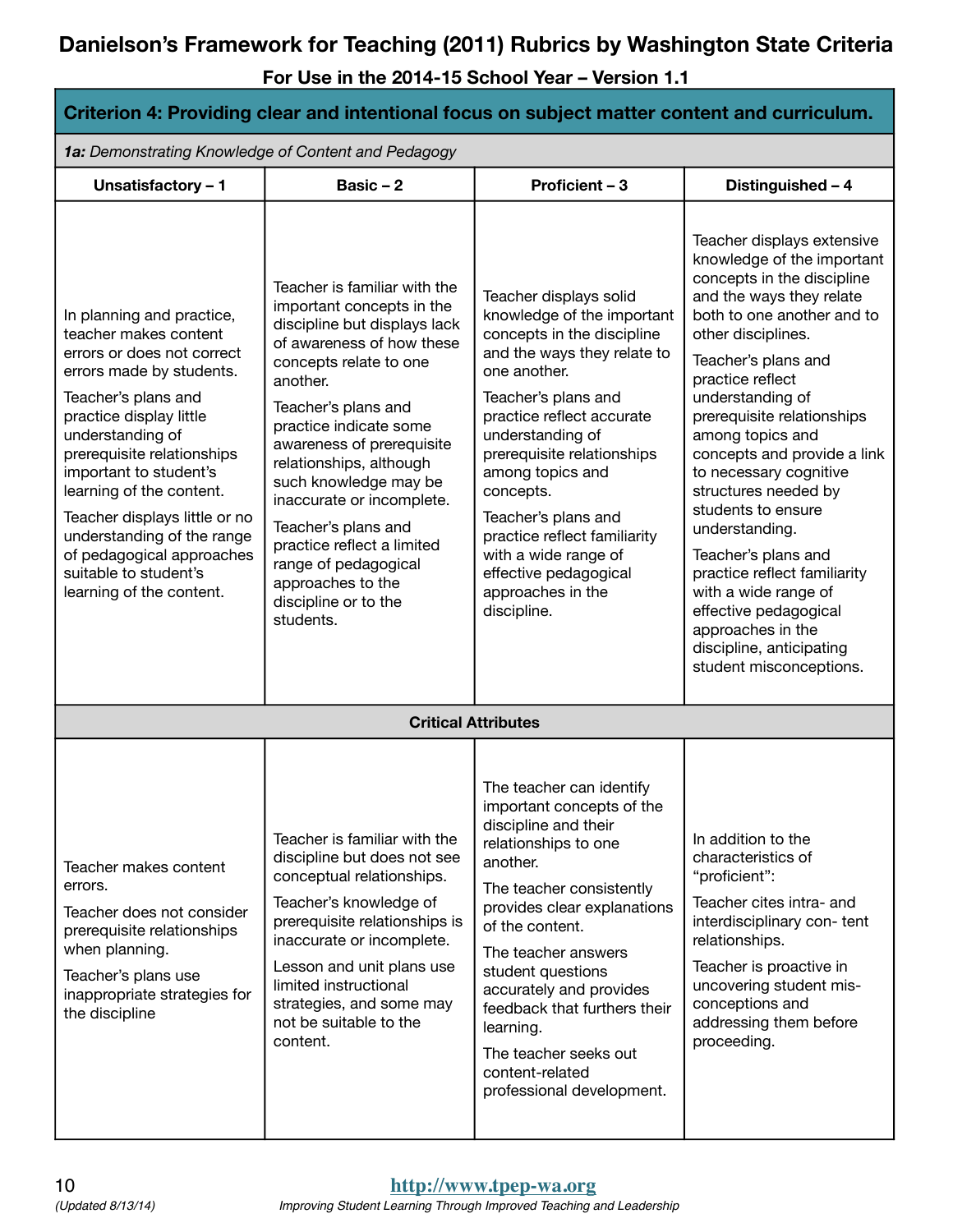| Criterion 4: Providing clear and intentional focus on subject matter content and curriculum.                                                                                                                                                                                                                                                                       |                                                                                                                                                                                                                                                                                                                                                                                                                                                                            |                                                                                                                                                                                                                                                                                                                                                                                                                                                    |                                                                                                                                                                                                                                                                                                                                                                                                                                                          |  |
|--------------------------------------------------------------------------------------------------------------------------------------------------------------------------------------------------------------------------------------------------------------------------------------------------------------------------------------------------------------------|----------------------------------------------------------------------------------------------------------------------------------------------------------------------------------------------------------------------------------------------------------------------------------------------------------------------------------------------------------------------------------------------------------------------------------------------------------------------------|----------------------------------------------------------------------------------------------------------------------------------------------------------------------------------------------------------------------------------------------------------------------------------------------------------------------------------------------------------------------------------------------------------------------------------------------------|----------------------------------------------------------------------------------------------------------------------------------------------------------------------------------------------------------------------------------------------------------------------------------------------------------------------------------------------------------------------------------------------------------------------------------------------------------|--|
| 1c: Setting Instructional Outcomes                                                                                                                                                                                                                                                                                                                                 |                                                                                                                                                                                                                                                                                                                                                                                                                                                                            |                                                                                                                                                                                                                                                                                                                                                                                                                                                    |                                                                                                                                                                                                                                                                                                                                                                                                                                                          |  |
| Unsatisfactory - 1                                                                                                                                                                                                                                                                                                                                                 | Basic $-2$                                                                                                                                                                                                                                                                                                                                                                                                                                                                 | Proficient - 3                                                                                                                                                                                                                                                                                                                                                                                                                                     | Distinguished - 4                                                                                                                                                                                                                                                                                                                                                                                                                                        |  |
| Outcomes represent low<br>expectations for students<br>and lack of rigor, and not all<br>of them reflect important<br>learning in the discipline.<br>Outcomes are stated as<br>activities rather than as<br>student learning.<br>Outcomes reflect only one<br>type of learning and only<br>one discipline or strand<br>and are suitable for only<br>some students. | Outcomes represent<br>moderately high<br>expectations and rigor.<br>Some reflect important<br>learning in the discipline<br>and consist of a<br>combination of outcomes<br>and activities.<br>Outcomes reflect several<br>types of learning, but<br>teacher has made no<br>attempt at coordination or<br>integration.<br>Most of the outcomes are<br>suitable for most of the<br>students in the class in<br>accordance with global<br>assessments of student<br>learning. | Most outcomes represent<br>rigorous and important<br>learning in the discipline.<br>All the instructional<br>outcomes are clear, are<br>written in the form of<br>student learning, and<br>suggest viable methods of<br>assessment.<br>Outcomes reflect several<br>different types of learning<br>and opportunities for<br>coordination.<br>Outcomes take into<br>account the varying needs<br>of groups of students.                              | All outcomes represent<br>rigorous and important<br>learning in the discipline.<br>The outcomes are clear, are<br>written in the form of<br>student learning, and<br>permit viable methods of<br>assessment.<br>Outcomes reflect several<br>different types of learning<br>and, where appropriate,<br>represent opportunities for<br>both coordination and<br>integration.<br>Outcomes take into<br>account the varying needs<br>of individual students. |  |
|                                                                                                                                                                                                                                                                                                                                                                    |                                                                                                                                                                                                                                                                                                                                                                                                                                                                            | <b>Critical Attributes</b>                                                                                                                                                                                                                                                                                                                                                                                                                         |                                                                                                                                                                                                                                                                                                                                                                                                                                                          |  |
| Outcomes lack rigor.<br>Outcomes do not represent<br>important learning in the<br>discipline.<br>Outcomes are not clear or<br>are stated as activities.<br>Outcomes are not suitable<br>for many students in the<br>class.                                                                                                                                         | Outcomes represent a<br>mixture of low expectations<br>and rigor.<br>Some outcomes reflect<br>important learning in the<br>discipline.<br>Outcomes are suitable for<br>most of the class.                                                                                                                                                                                                                                                                                  | Outcomes represent high<br>expectations and rigor.<br>Outcomes are related to<br>the "big ideas" of the<br>discipline.<br>Outcomes are written in<br>terms of what students will<br>learn rather than do.<br>Outcomes represent a<br>range: factual, conceptual<br>understanding, reasoning,<br>social, management,<br>communication.<br>Outcomes are suitable to<br>groups of students in the<br>class and are differentiated<br>where necessary. | In addition to the<br>characteristics of<br>"proficient":<br>Teacher plans make<br>reference to curricular<br>frameworks or blueprints to<br>ensure accurate<br>sequencing.<br>Teacher connects<br>outcomes to previous and<br>future learning.<br>Outcomes are<br>differentiated to encourage<br>individual students to take<br>educational risks.                                                                                                      |  |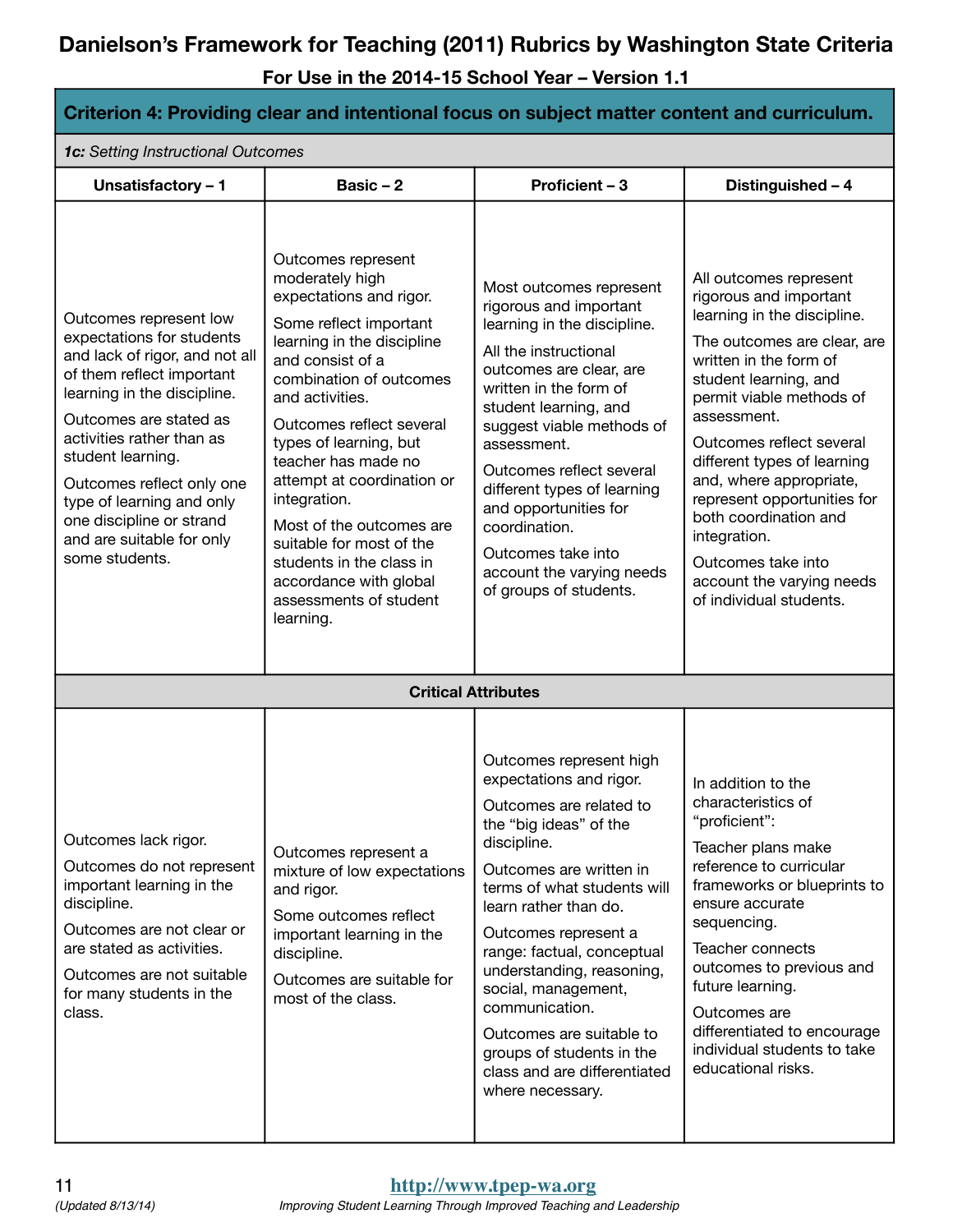| Criterion 4: Providing clear and intentional focus on subject matter content and curriculum.                                                                                                                                                                                                                          |                                                                                                                                                                                                                                                                                                                                                                                                                    |                                                                                                                                                                                                                                                                                                                                                                                                                                  |                                                                                                                                                                                                                                                                                                                                                                                                                                                                         |  |
|-----------------------------------------------------------------------------------------------------------------------------------------------------------------------------------------------------------------------------------------------------------------------------------------------------------------------|--------------------------------------------------------------------------------------------------------------------------------------------------------------------------------------------------------------------------------------------------------------------------------------------------------------------------------------------------------------------------------------------------------------------|----------------------------------------------------------------------------------------------------------------------------------------------------------------------------------------------------------------------------------------------------------------------------------------------------------------------------------------------------------------------------------------------------------------------------------|-------------------------------------------------------------------------------------------------------------------------------------------------------------------------------------------------------------------------------------------------------------------------------------------------------------------------------------------------------------------------------------------------------------------------------------------------------------------------|--|
| 1d: Demonstrating Knowledge of Resources                                                                                                                                                                                                                                                                              |                                                                                                                                                                                                                                                                                                                                                                                                                    |                                                                                                                                                                                                                                                                                                                                                                                                                                  |                                                                                                                                                                                                                                                                                                                                                                                                                                                                         |  |
| Unsatisfactory - 1                                                                                                                                                                                                                                                                                                    | Basic $-2$                                                                                                                                                                                                                                                                                                                                                                                                         | Proficient - 3                                                                                                                                                                                                                                                                                                                                                                                                                   | Distinguished - 4                                                                                                                                                                                                                                                                                                                                                                                                                                                       |  |
| Teacher is unaware of<br>school or district resources<br>for classroom use, for the<br>expansion of his or her own<br>knowledge, or for students.                                                                                                                                                                     | Teacher displays basic<br>awareness of school or<br>district resources available<br>for classroom use, for the<br>expansion of his or her own<br>knowledge, and for<br>students, but no<br>knowledge of resources<br>available more broadly.                                                                                                                                                                       | Teacher displays<br>awareness of resources-<br>not only through the school<br>and district but also<br>through sources external to<br>the school and on the<br>Internet-available for<br>classroom use, for the<br>expansion of his or her own<br>knowledge, and for<br>students.                                                                                                                                                | Teacher displays extensive<br>knowledge of resources-<br>not only through the school<br>and district but also in the<br>community, through<br>professional organizations<br>and universities, and on the<br>Internet-for classroom<br>use, for the expansion of<br>his or her own knowledge,<br>and for students.                                                                                                                                                       |  |
|                                                                                                                                                                                                                                                                                                                       | <b>Critical Attributes</b>                                                                                                                                                                                                                                                                                                                                                                                         |                                                                                                                                                                                                                                                                                                                                                                                                                                  |                                                                                                                                                                                                                                                                                                                                                                                                                                                                         |  |
| The teacher uses only<br>district-provided materials,<br>even when more variety<br>would assist some<br>students.<br>The teacher does not seek<br>out resources available to<br>expand his or her own skill.<br>Although aware of some<br>student needs, the teacher<br>does not inquire about<br>possible resources. | The teacher uses materials<br>in the school library but<br>does not search beyond<br>the school for resources.<br>The teacher participates in<br>content-area workshops<br>offered by the school but<br>does not pursue other<br>professional development.<br>The teacher locates<br>materials and resources for<br>students that are available<br>through the school but<br>does not pursue any other<br>avenues. | Texts are at varied levels.<br>Texts are supplemented by<br>guest speakers and field<br>experiences.<br>Teacher facilitates Internet<br>resources. Resources are<br>multidisciplinary.<br>Teacher expands<br>knowledge with<br>professional learning<br>groups and organizations.<br>Teacher pursues options<br>offered by universities.<br>Teacher provides lists of<br>resources outside the class<br>for students to draw on. | In addition to the<br>characteristics of<br>"proficient": Texts are<br>matched to student skill<br>level.<br>The teacher has ongoing<br>relationship with colleges<br>and universities that<br>support student learning.<br>The teacher maintains log<br>of resources for student<br>reference.<br>The teacher pursues<br>apprenticeships to increase<br>discipline knowledge<br>The teacher facilitates<br>student contact with<br>resources outside the<br>classroom. |  |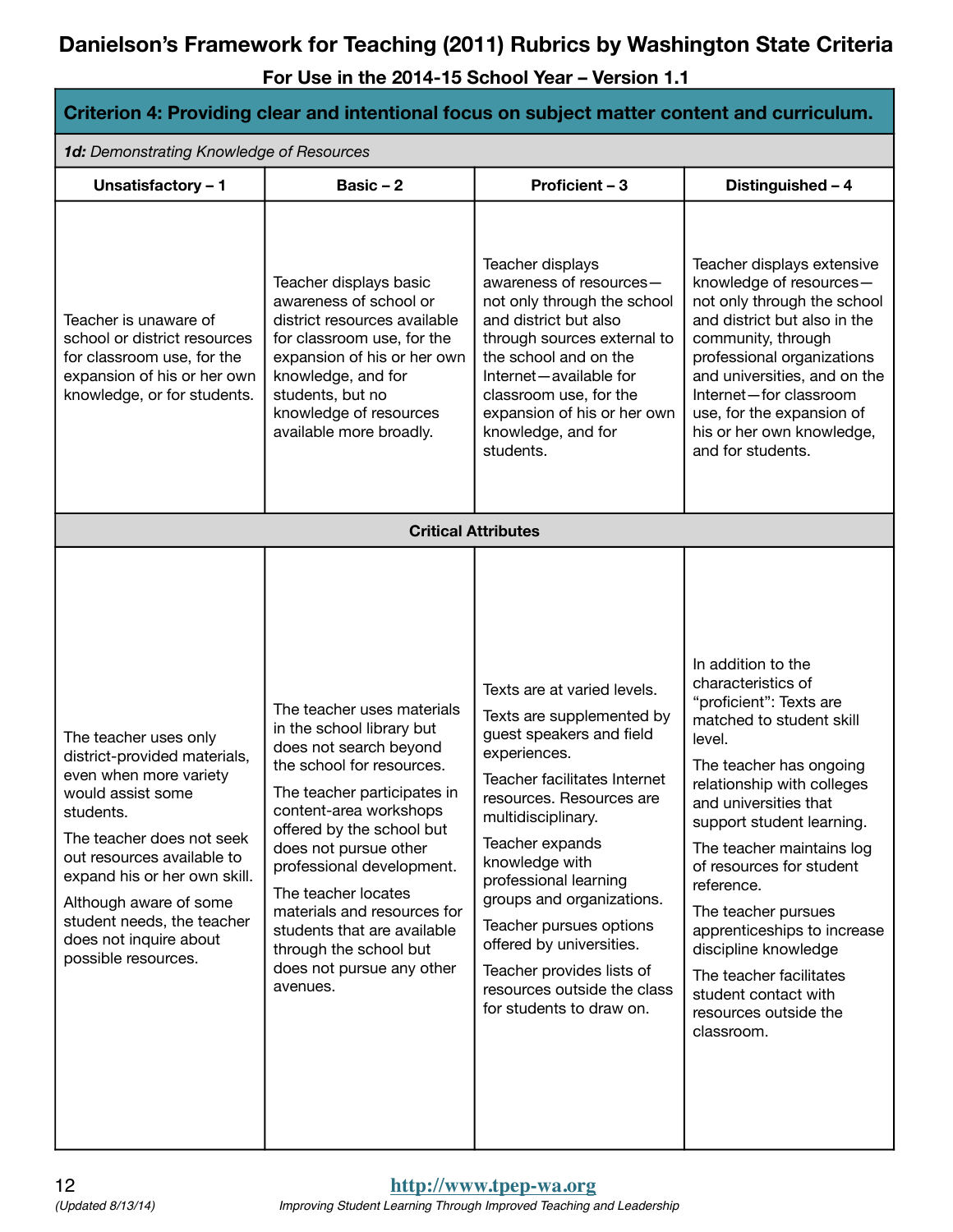| Criterion 4: Providing clear and intentional focus on subject matter content and curriculum.                                                                                                                                                                                                                                                                                               |                                                                                                                                                                                                                                                                                                                                                                                                                                                                                                             |                                                                                                                                                                                                                                                                                                                                                                                                                                                                                                                          |                                                                                                                                                                                                                                                                                                                                                                                                                                                                                                                                                                                                                                 |  |
|--------------------------------------------------------------------------------------------------------------------------------------------------------------------------------------------------------------------------------------------------------------------------------------------------------------------------------------------------------------------------------------------|-------------------------------------------------------------------------------------------------------------------------------------------------------------------------------------------------------------------------------------------------------------------------------------------------------------------------------------------------------------------------------------------------------------------------------------------------------------------------------------------------------------|--------------------------------------------------------------------------------------------------------------------------------------------------------------------------------------------------------------------------------------------------------------------------------------------------------------------------------------------------------------------------------------------------------------------------------------------------------------------------------------------------------------------------|---------------------------------------------------------------------------------------------------------------------------------------------------------------------------------------------------------------------------------------------------------------------------------------------------------------------------------------------------------------------------------------------------------------------------------------------------------------------------------------------------------------------------------------------------------------------------------------------------------------------------------|--|
| 1e: Designing Coherent Instruction                                                                                                                                                                                                                                                                                                                                                         |                                                                                                                                                                                                                                                                                                                                                                                                                                                                                                             |                                                                                                                                                                                                                                                                                                                                                                                                                                                                                                                          |                                                                                                                                                                                                                                                                                                                                                                                                                                                                                                                                                                                                                                 |  |
| Unsatisfactory - 1                                                                                                                                                                                                                                                                                                                                                                         | Basic $-2$                                                                                                                                                                                                                                                                                                                                                                                                                                                                                                  | Proficient - 3                                                                                                                                                                                                                                                                                                                                                                                                                                                                                                           | Distinguished - 4                                                                                                                                                                                                                                                                                                                                                                                                                                                                                                                                                                                                               |  |
| The series of learning<br>experiences is poorly<br>aligned with the<br>instructional outcomes and<br>does not represent a<br>coherent structure.<br>The activities are not<br>designed to engage<br>students in active<br>intellectual activity and<br>have unrealistic time<br>allocations. Instructional<br>groups do not support the<br>instructional outcomes and<br>offer no variety. | Some of the learning<br>activities and materials are<br>suitable to the instructional<br>outcomes and represent a<br>moderate cognitive<br>challenge but with no<br>differentiation for different<br>students. Instructional<br>groups partially support the<br>instructional outcomes,<br>with an effort by the<br>teacher at providing some<br>variety.<br>The lesson or unit has a<br>recognizable structure; the<br>progression of activities is<br>uneven, with most time<br>allocations reason- able. | Teacher coordinates<br>knowledge of content, of<br>students, and of resources,<br>to design a series of<br>learning experiences<br>aligned to instructional<br>outcomes and suitable to<br>groups of students.<br>The learning activities have<br>reasonable time<br>allocations; they represent<br>significant cognitive<br>challenge, with some<br>differentiation for different<br>groups of students.<br>The lesson or unit has a<br>clear structure, with<br>appropriate and varied use<br>of instructional groups. | Plans represent the<br>coordination of in-depth<br>content knowledge,<br>understanding of different<br>students' needs, and<br>available resources<br>(including technology),<br>resulting in a series of<br>learning activities designed<br>to engage students in high-<br>level cognitive activity.<br>Learning activities are<br>differentiated appropriately<br>for individual learners.<br>Instructional groups are<br>varied appropriately with<br>some opportunity for<br>student choice.<br>The lesson's or unit's<br>structure is clear and<br>allows for different<br>pathways according to<br>diverse student needs. |  |
|                                                                                                                                                                                                                                                                                                                                                                                            |                                                                                                                                                                                                                                                                                                                                                                                                                                                                                                             | <b>Critical Attributes</b>                                                                                                                                                                                                                                                                                                                                                                                                                                                                                               |                                                                                                                                                                                                                                                                                                                                                                                                                                                                                                                                                                                                                                 |  |
| Learning activities are<br>boring and/or not well<br>aligned to the instructional<br>goals.<br>Materials are not engaging<br>or do not meet instructional<br>outcomes.<br>Instructional groups do not<br>support learning.<br>Lesson plans are not<br>structured or sequenced<br>and are unrealistic in their<br>expectations.                                                             | Learning activities are<br>moderately challenging.<br>Learning resources are<br>suitable, but there is limited<br>variety.<br>Instructional groups are<br>random or only partially<br>support objectives.<br>Lesson structure is uneven<br>or may be unrealistic in<br>terms of time expectations.                                                                                                                                                                                                          | Learning activities are<br>matched to instructional<br>outcomes.<br>Activities provide<br>opportunity for higher-level<br>thinking.<br>Teacher provides a variety<br>of appropriately<br>challenging materials and<br>resources.<br>Instructional student<br>groups are organized<br>thoughtfully to maximize<br>learning and build on<br>student strengths.<br>The plan for the lesson or<br>unit is well structured, with<br>reasonable time<br>allocations.                                                           | In addition to the<br>characteristics of<br>"proficient": Activities<br>permit student choice.<br>Learning experiences<br>connect to other<br>disciplines.<br>Teacher provides a variety<br>of appropriately<br>challenging resources that<br>are differentiated for<br>students in the class.<br>Lesson plans differentiate<br>for individual student<br>needs.                                                                                                                                                                                                                                                                |  |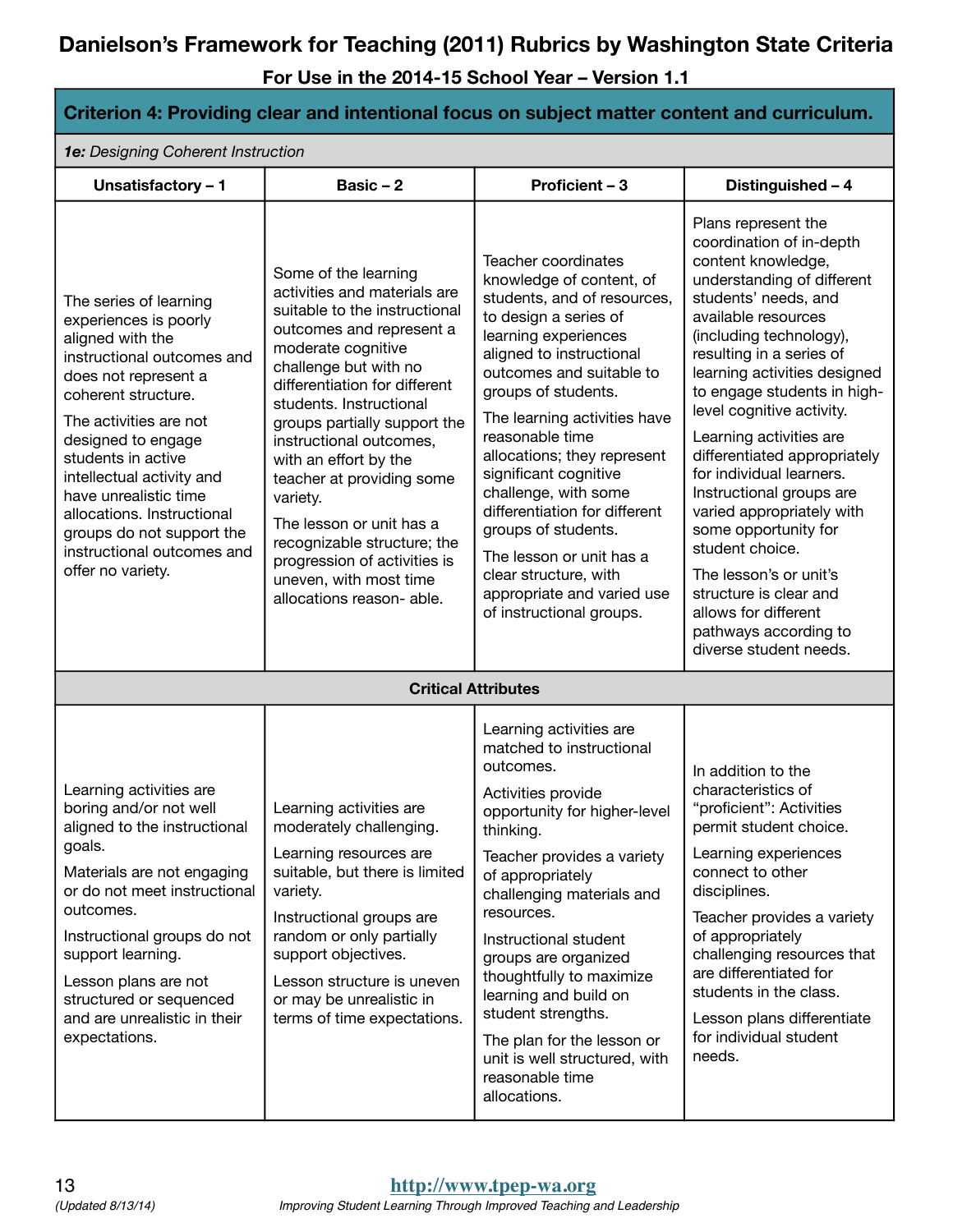**For Use in the 2014-15 School Year – Version 1.1**

| Criterion 5: Fostering and managing a safe, positive learning environment.                                                                                                                                                                                                                                                                                                       |                                                                                                                                                                                                                                                                                                                                                                                                                                                                                                                                          |                                                                                                                                                                                                                                                                                                                                                                                                                                                                           |                                                                                                                                                                                                                                                                                                                                                                                                                                      |  |
|----------------------------------------------------------------------------------------------------------------------------------------------------------------------------------------------------------------------------------------------------------------------------------------------------------------------------------------------------------------------------------|------------------------------------------------------------------------------------------------------------------------------------------------------------------------------------------------------------------------------------------------------------------------------------------------------------------------------------------------------------------------------------------------------------------------------------------------------------------------------------------------------------------------------------------|---------------------------------------------------------------------------------------------------------------------------------------------------------------------------------------------------------------------------------------------------------------------------------------------------------------------------------------------------------------------------------------------------------------------------------------------------------------------------|--------------------------------------------------------------------------------------------------------------------------------------------------------------------------------------------------------------------------------------------------------------------------------------------------------------------------------------------------------------------------------------------------------------------------------------|--|
| 2a: Creating an Environment of Respect and Rapport                                                                                                                                                                                                                                                                                                                               |                                                                                                                                                                                                                                                                                                                                                                                                                                                                                                                                          |                                                                                                                                                                                                                                                                                                                                                                                                                                                                           |                                                                                                                                                                                                                                                                                                                                                                                                                                      |  |
| Unsatisfactory - 1                                                                                                                                                                                                                                                                                                                                                               | Basic $-2$                                                                                                                                                                                                                                                                                                                                                                                                                                                                                                                               | Proficient - 3                                                                                                                                                                                                                                                                                                                                                                                                                                                            | Distinguished - 4                                                                                                                                                                                                                                                                                                                                                                                                                    |  |
| Patterns of classroom<br>interactions, both between<br>the teacher and students<br>and among students, are<br>mostly negative,<br>inappropriate, or insensitive<br>to students' ages, cultural<br>backgrounds, and<br>developmental levels.<br>Interactions are<br>characterized by sarcasm,<br>put-downs, or conflict.<br>Teacher does not deal with<br>disrespectful behavior. | Patterns of classroom<br>interactions, both between<br>the teacher and students<br>and among students, are<br>generally appropriate but<br>may reflect occasional<br>inconsistencies, favoritism,<br>and disregard for students'<br>ages, cultures, and<br>developmental levels.<br>Students rarely<br>demonstrate disrespect for<br>one another.<br>Teacher attempts to<br>respond to disrespectful<br>behavior, with uneven<br>results. The net result of<br>the interactions is neutral,<br>conveying neither warmth<br>nor conflict. | Teacher-student<br>interactions are friendly and<br>demonstrate general caring<br>and respect. Such<br>interactions are appropriate<br>to the ages of the students.<br>Students exhibit respect for<br>the teacher. Inter- actions<br>among students are<br>generally polite and<br>respectful.<br>Teacher responds<br>successfully to<br>disrespectful behavior<br>among students. The net<br>result of the interactions is<br>polite and respectful, but<br>impersonal. | Classroom interactions<br>among the teacher and<br>individual students are<br>highly respectful, reflecting<br>genuine warmth and caring<br>and sensitivity to students<br>as individuals.<br>Students exhibit respect for<br>the teacher and contribute<br>to high levels of civil<br>interaction between all<br>members of the class. The<br>net result of interactions is<br>that of connections with<br>students as individuals. |  |
|                                                                                                                                                                                                                                                                                                                                                                                  | <b>Critical Attributes</b>                                                                                                                                                                                                                                                                                                                                                                                                                                                                                                               |                                                                                                                                                                                                                                                                                                                                                                                                                                                                           |                                                                                                                                                                                                                                                                                                                                                                                                                                      |  |
| Teacher uses disrespectful<br>talk towards students;<br>student's body language<br>indicates feelings of hurt or<br>insecurity.<br>Students use disrespectful<br>talk towards one another<br>with no response from the<br>teacher.<br>Teacher displays no<br>familiarity with or car- ing<br>about individual students'<br>interests or personalities.                           | The quality of interactions<br>between teacher and<br>students, or among<br>students, is uneven, with<br>occasional disrespect.<br>Teacher attempts to<br>respond to disrespectful<br>behavior among students,<br>with uneven results.<br>Teacher attempts to make<br>connections with individual<br>students, but student<br>reactions indicate that the<br>efforts are not completely<br>successful or are unusual.                                                                                                                    | Talk between teacher and<br>students and among<br>students is uniformly<br>respectful.<br>Teacher responds to<br>disrespectful behavior<br>among students.<br>Teacher makes superficial<br>connections with individual<br>students.                                                                                                                                                                                                                                       | In addition to the<br>characteristics of<br>"proficient":<br>Teacher demonstrates<br>knowledge and caring<br>about individual students'<br>lives beyond school.<br>When necessary, students<br>correct one another in their<br>conduct toward<br>classmates.<br>There is no disrespectful<br>behavior among students.<br>The teacher's response to a<br>student's incorrect<br>response respects the<br>student's dignity.           |  |

*2C: Managing Classroom Procedures*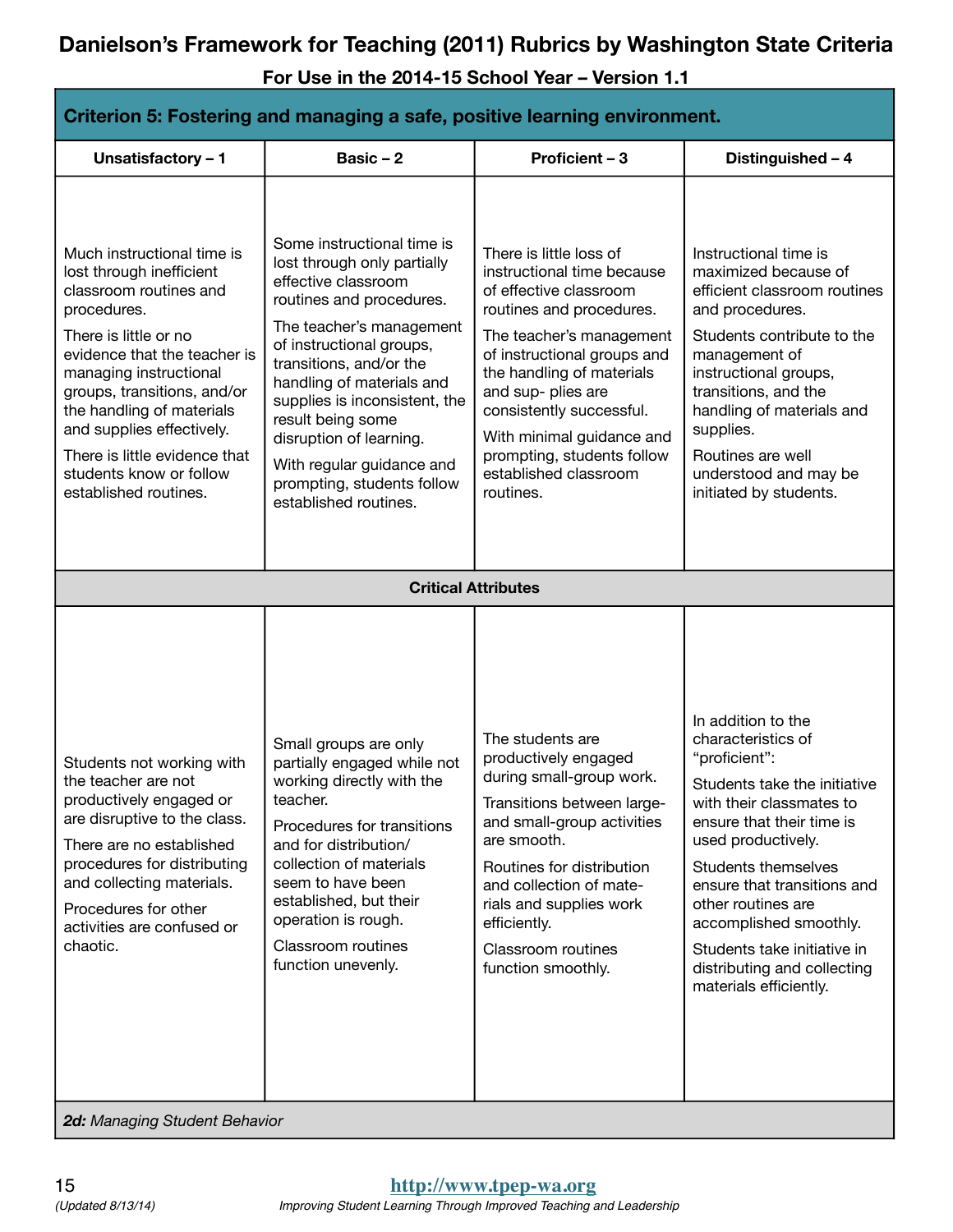**For Use in the 2014-15 School Year – Version 1.1**

| Criterion 5: Fostering and managing a safe, positive learning environment.                                                                                                                                                                                                                                                              |                                                                                                                                                                                                                                                                                                                                                                     |                                                                                                                                                                                                                                                                                 |                                                                                                                                                                                                                                                                                                                                                                                                  |
|-----------------------------------------------------------------------------------------------------------------------------------------------------------------------------------------------------------------------------------------------------------------------------------------------------------------------------------------|---------------------------------------------------------------------------------------------------------------------------------------------------------------------------------------------------------------------------------------------------------------------------------------------------------------------------------------------------------------------|---------------------------------------------------------------------------------------------------------------------------------------------------------------------------------------------------------------------------------------------------------------------------------|--------------------------------------------------------------------------------------------------------------------------------------------------------------------------------------------------------------------------------------------------------------------------------------------------------------------------------------------------------------------------------------------------|
| Unsatisfactory - 1                                                                                                                                                                                                                                                                                                                      | Basic $-2$                                                                                                                                                                                                                                                                                                                                                          | <b>Proficient - 3</b>                                                                                                                                                                                                                                                           | Distinguished - 4                                                                                                                                                                                                                                                                                                                                                                                |
| There appear to be no<br>established standards of<br>conduct and little or no<br>teacher monitoring of<br>student behavior.<br>Students challenge the<br>standards of conduct.<br>Response to students'<br>misbehavior is repressive<br>or disrespectful of student<br>dignity.                                                         | Standards of conduct<br>appear to have been<br>established, but their<br>implementation is<br>inconsistent.<br>Teacher tries, with uneven<br>results, to monitor student<br>behavior and respond to<br>student misbehavior.<br>There is inconsistent<br>implementation of the<br>standards of conduct.                                                              | Student behavior is<br>generally appropriate.<br>The teacher monitors<br>student behavior against<br>established standards of<br>conduct.<br>Teacher response to<br>student misbehavior is<br>consistent, proportionate,<br>respectful to students, and<br>effective.           | Student behavior is entirely<br>appropriate.<br>Students take an active<br>role in monitoring their own<br>behavior and that of other<br>students against standards<br>of conduct.<br>Teachers' monitoring of<br>student behavior is subtle<br>and preventive.<br>Teacher's response to<br>student misbehavior is<br>sensitive to individual<br>student needs and<br>respects students' dignity. |
|                                                                                                                                                                                                                                                                                                                                         |                                                                                                                                                                                                                                                                                                                                                                     | <b>Critical Attributes</b>                                                                                                                                                                                                                                                      |                                                                                                                                                                                                                                                                                                                                                                                                  |
| The classroom environment<br>is chaotic, with no apparent<br>standards of conduct.<br>The teacher does not<br>monitor student behavior.<br>Some students violate<br>classroom rules, without<br>apparent teacher<br>awareness.<br>When the teacher notices<br>student misbehavior, s/he<br>appears helpless to do<br>anything about it. | Teacher attempts to<br>maintain order in the<br>classroom but with uneven<br>success; standards of<br>conduct, if they exist, are<br>not evident.<br>Teacher attempts to keep<br>track of student behavior,<br>but with no apparent<br>system.<br>The teacher's response to<br>student misbehavior is<br>inconsistent, at times very<br>harsh, other times lenient. | Standards of conduct<br>appear to have been<br>established.<br>Student behavior is<br>generally appropriate.<br>The teacher frequently<br>monitors student behavior.<br>Teacher's response to<br>student misbehavior is<br>effective.<br>Teacher acknowledges<br>good behavior. | In addition to the<br>characteristics of<br>"proficient":<br>Student behavior is entirely<br>appropriate; there no<br>evidence of student<br>misbehavior.<br>The teacher monitors<br>student behavior without<br>speaking - just moving<br>about.<br>Students respectfully<br>intervene as appropriate<br>with classmates to ensure<br>compliance with standards<br>of conduct.                  |

*2E: Organizing Physical Space*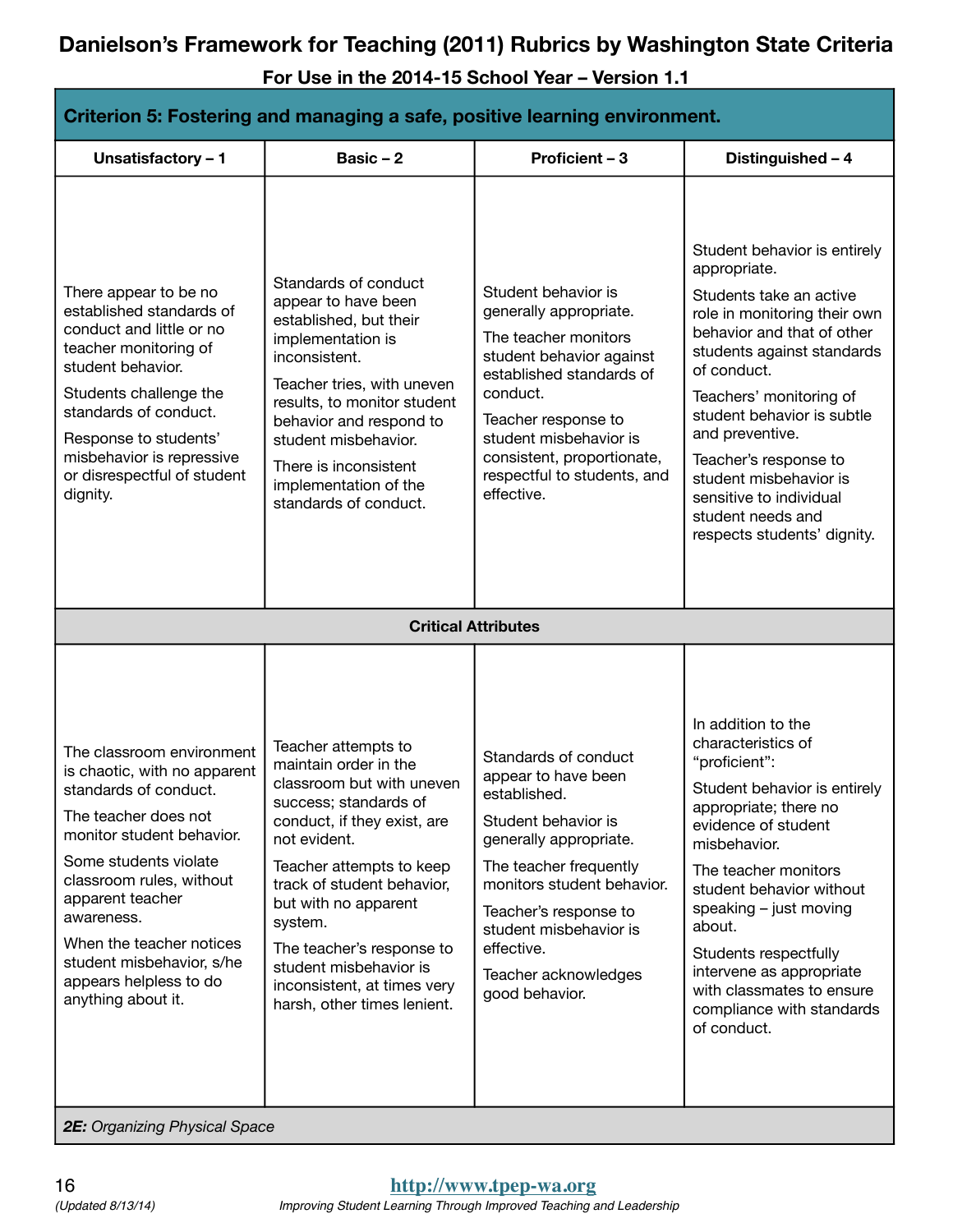| Criterion 5: Fostering and managing a safe, positive learning environment.                                                                                                                                                                                       |                                                                                                                                                                                                                                                                                                                                          |                                                                                                                                                                                                                                                                          |                                                                                                                                                                                                                                                                                                                                                                                                                                                 |
|------------------------------------------------------------------------------------------------------------------------------------------------------------------------------------------------------------------------------------------------------------------|------------------------------------------------------------------------------------------------------------------------------------------------------------------------------------------------------------------------------------------------------------------------------------------------------------------------------------------|--------------------------------------------------------------------------------------------------------------------------------------------------------------------------------------------------------------------------------------------------------------------------|-------------------------------------------------------------------------------------------------------------------------------------------------------------------------------------------------------------------------------------------------------------------------------------------------------------------------------------------------------------------------------------------------------------------------------------------------|
| Unsatisfactory - 1                                                                                                                                                                                                                                               | Basic $-2$                                                                                                                                                                                                                                                                                                                               | Proficient - 3                                                                                                                                                                                                                                                           | Distinguished - 4                                                                                                                                                                                                                                                                                                                                                                                                                               |
| The physical environment<br>is unsafe, or many students<br>don't have access to<br>learning resources.<br>There is poor coordination<br>between the lesson<br>activities and the<br>arrangement of furniture<br>and resources, including<br>computer technology. | The classroom is safe, and<br>essential learn- ing is<br>accessible to most<br>students.<br>The teacher's use of<br>physical resources,<br>including computer<br>technology, is moderately<br>effective.<br>Teacher makes some<br>attempt to modify the<br>physical arrangement to<br>suit learning activities, with<br>partial success. | The classroom is safe, and<br>learning is accessible to all<br>students; teacher ensures<br>that the physical<br>arrangement is appropriate<br>to the learning activities.<br>Teacher makes effective<br>use of physical resources,<br>including computer<br>technology. | The classroom is safe, and<br>learning is accessible to all<br>students, including those<br>with special needs.<br>Teacher makes effective<br>use of physical resources,<br>including computer<br>technology. The teacher<br>ensures that the physical<br>arrangement is appropriate<br>to the learning activities.<br>Students contribute to the<br>use or adaptation of the<br>physical environment to<br>advance learning.                   |
|                                                                                                                                                                                                                                                                  | <b>Critical Attributes</b>                                                                                                                                                                                                                                                                                                               |                                                                                                                                                                                                                                                                          |                                                                                                                                                                                                                                                                                                                                                                                                                                                 |
| There are physical hazards<br>in the classroom,<br>endangering student<br>safety.<br>Many students can't see or<br>hear the teacher or the<br>board.<br>Available technology is not<br>being used, even if its use<br>would enhance the lesson.                  | The physical environment<br>is safe, and most students<br>can see and hear.<br>The physical environment<br>is not an impediment to<br>learning but does not<br>enhance it.<br>The teacher makes limited<br>use of available technology<br>and other resources.                                                                           | The classroom is safe, and<br>all students are able to see<br>and hear.<br>The classroom is arranged<br>to support the instructional<br>goals and learning<br>activities.<br>The teacher makes<br>appropriate use of available<br>technology.                            | In addition to the<br>characteristics of<br>"proficient":<br>Modifications are made to<br>the physical environment to<br>accommodate students<br>with special needs.<br>There is total alignment<br>between the goals of the<br>lesson and the physical<br>environment.<br>Students take the initiative<br>to adjust the physical<br>environment.<br>Teachers and students<br>make extensive and<br>imaginative use of available<br>technology. |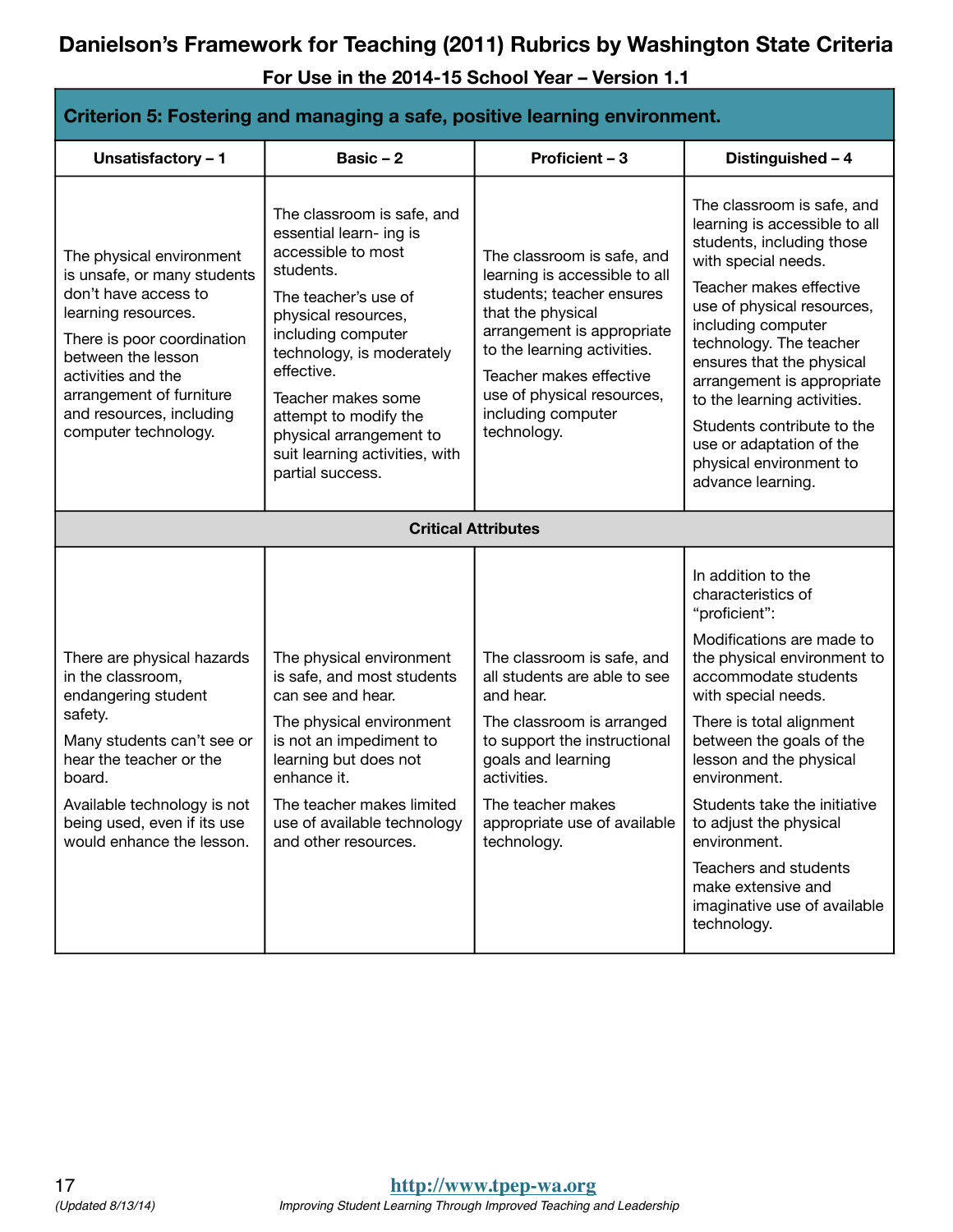**For Use in the 2014-15 School Year – Version 1.1**

**Criterion 6: : Using multiple student data elements to modify instruction and improve** 

| student learning.                                                                                                                                                                                                                                                                                                       |                                                                                                                                                                                                                                                                                                                                                                                                                                                        |                                                                                                                                                                                                                                                                                                                                                                                                                                                                                    |                                                                                                                                                                                                                                                                                                                                                                                                                                                                                                                                                                                 |  |
|-------------------------------------------------------------------------------------------------------------------------------------------------------------------------------------------------------------------------------------------------------------------------------------------------------------------------|--------------------------------------------------------------------------------------------------------------------------------------------------------------------------------------------------------------------------------------------------------------------------------------------------------------------------------------------------------------------------------------------------------------------------------------------------------|------------------------------------------------------------------------------------------------------------------------------------------------------------------------------------------------------------------------------------------------------------------------------------------------------------------------------------------------------------------------------------------------------------------------------------------------------------------------------------|---------------------------------------------------------------------------------------------------------------------------------------------------------------------------------------------------------------------------------------------------------------------------------------------------------------------------------------------------------------------------------------------------------------------------------------------------------------------------------------------------------------------------------------------------------------------------------|--|
| 1f: Designing Student Assessments                                                                                                                                                                                                                                                                                       |                                                                                                                                                                                                                                                                                                                                                                                                                                                        |                                                                                                                                                                                                                                                                                                                                                                                                                                                                                    |                                                                                                                                                                                                                                                                                                                                                                                                                                                                                                                                                                                 |  |
| Unsatisfactory - 1                                                                                                                                                                                                                                                                                                      | Basic $-2$                                                                                                                                                                                                                                                                                                                                                                                                                                             | Proficient - 3                                                                                                                                                                                                                                                                                                                                                                                                                                                                     | Distinguished - 4                                                                                                                                                                                                                                                                                                                                                                                                                                                                                                                                                               |  |
| Assessment procedures<br>are not congruent with<br>instructional outcomes; the<br>proposed approach<br>contains no criteria or<br>standards.<br>Teacher has no plan to<br>incorporate formative<br>assessment in the lesson<br>or unit nor any plan to use<br>assessment results in<br>designing future<br>instruction. | Some of the instructional<br>outcomes are assessed<br>through the proposed<br>approach, but others are<br>not.<br>Assessment criteria and<br>standards have been<br>developed, but they are not<br>clear.<br>Approach to the use of<br>formative assessment is<br>rudimentary, including only<br>some of the instructional<br>outcomes.<br>Teacher intends to use<br>assessment results to plan<br>for future instruction for the<br>class as a whole. | Teacher's plan for student<br>assessment is aligned with<br>the instructional outcomes;<br>assessment methodologies<br>may have been adapted for<br>groups of students.<br>Assessment criteria and<br>standards are clear.<br>Teacher has a well-<br>developed strategy for<br>using formative<br>assessment and has<br>designed particular<br>approaches to be used.<br>Teacher intends to use<br>assessment results to plan<br>for future instruction for<br>groups of students. | Teacher's plan for student<br>assessment is fully aligned<br>with the instructional<br>outcomes and has clear<br>criteria and standards that<br>show evidence of student<br>contribution to their<br>development.<br>Assessment methodologies<br>have been adapted for<br>individual students, as<br>needed.<br>The approach to using<br>formative assessment is<br>well designed and includes<br>student as well as teacher<br>use of the assessment<br>information. Teacher<br>intends to use assessment<br>results to plan future<br>instruction for individual<br>students. |  |
|                                                                                                                                                                                                                                                                                                                         |                                                                                                                                                                                                                                                                                                                                                                                                                                                        | <b>Critical Attributes</b>                                                                                                                                                                                                                                                                                                                                                                                                                                                         |                                                                                                                                                                                                                                                                                                                                                                                                                                                                                                                                                                                 |  |
| Assessments do not match<br>instructional outcomes.<br>Assessments have no<br>criteria.<br>No formative assessments<br>have been designed.<br>Assessment results do not<br>affect future plans.                                                                                                                         | Only some of the<br>instructional outcomes are<br>addressed in the planned<br>assessments.<br>Assessment criteria are<br>vague.<br>Plans refer to the use of<br>formative assessments, but<br>they are not fully<br>developed.<br>Assessment results are<br>used to design lesson<br>plans for the whole class,<br>not individual students.                                                                                                            | All the learning outcomes<br>have a method for<br>assessment.<br>Assessment types match<br>learning expectations.<br>Plans indicate modified<br>assessments for some<br>students as needed.<br>Assessment criteria are<br>clearly written.<br>Plans include formative<br>assessments to use during<br>instruction.<br>Lesson plans indicate<br>possible adjustments<br>based on formative<br>assessment data.                                                                      | In addition to the<br>characteristics of<br>"proficient":<br>Assessments provide<br>opportunities for student<br>choice.<br>Students participate in<br>designing assessments for<br>their own work.<br>Teacher-designed<br>assessments are authentic<br>with real-world application,<br>as appropriate.<br>Students develop rubrics<br>according to teacher-<br>specified learning<br>objectives.<br>Students are actively<br>involved in collecting<br>information from formative<br>assessments and provide<br>input.                                                         |  |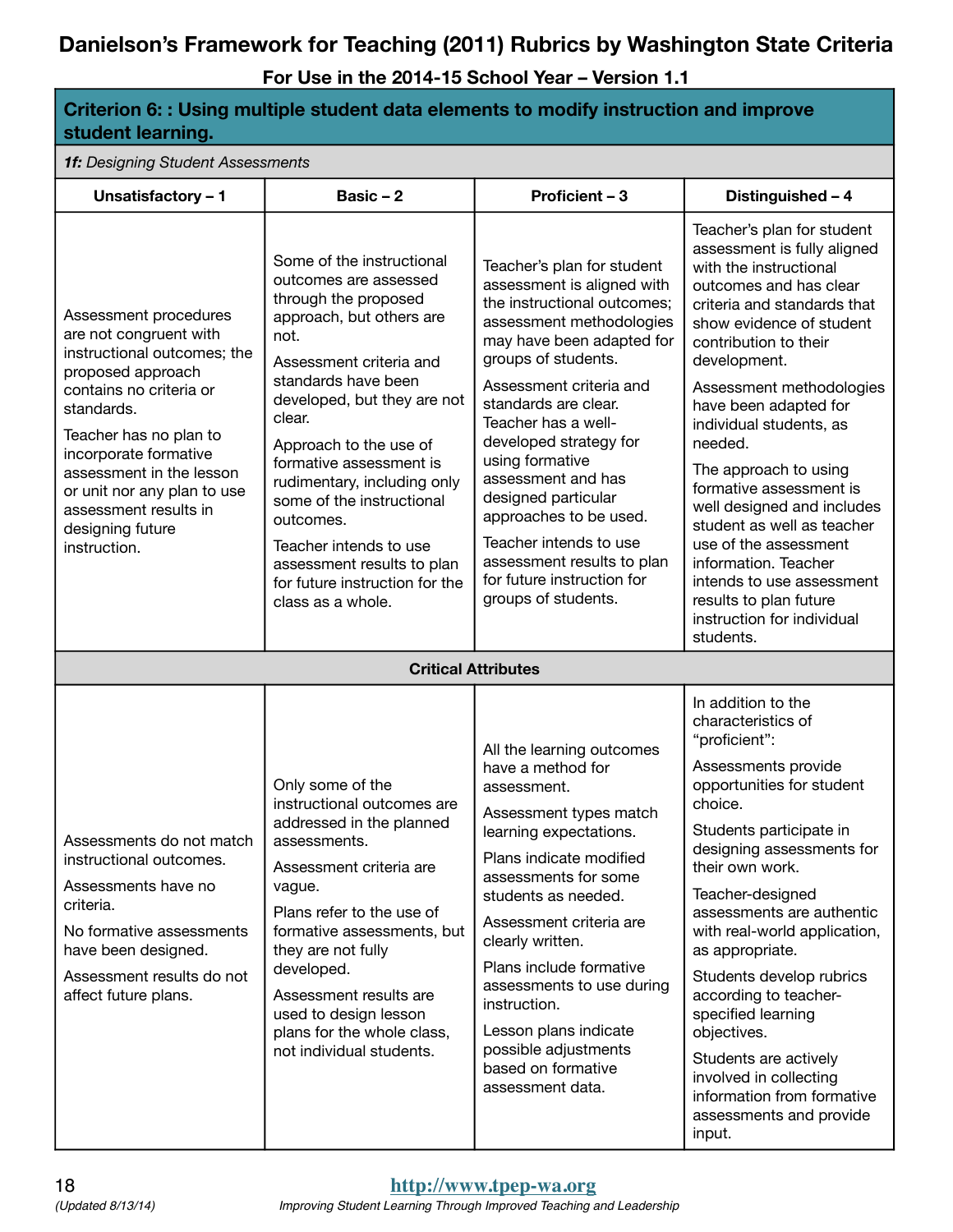**For Use in the 2014-15 School Year – Version 1.1**

**Criterion 6: : Using multiple student data elements to modify instruction and improve** 

| student learning.                                                                                                                                                                                                                                                                           |                                                                                                                                                                                                                                                                                                                                                                                                                                                                                                                                                 |                                                                                                                                                                                                                                                                                                                                                                                                                                                            |                                                                                                                                                                                                                                                                                                                                                                                                                                                                                                                                                                                                                                                                                            |  |  |
|---------------------------------------------------------------------------------------------------------------------------------------------------------------------------------------------------------------------------------------------------------------------------------------------|-------------------------------------------------------------------------------------------------------------------------------------------------------------------------------------------------------------------------------------------------------------------------------------------------------------------------------------------------------------------------------------------------------------------------------------------------------------------------------------------------------------------------------------------------|------------------------------------------------------------------------------------------------------------------------------------------------------------------------------------------------------------------------------------------------------------------------------------------------------------------------------------------------------------------------------------------------------------------------------------------------------------|--------------------------------------------------------------------------------------------------------------------------------------------------------------------------------------------------------------------------------------------------------------------------------------------------------------------------------------------------------------------------------------------------------------------------------------------------------------------------------------------------------------------------------------------------------------------------------------------------------------------------------------------------------------------------------------------|--|--|
|                                                                                                                                                                                                                                                                                             | 3d: Using Assessment in Instruction                                                                                                                                                                                                                                                                                                                                                                                                                                                                                                             |                                                                                                                                                                                                                                                                                                                                                                                                                                                            |                                                                                                                                                                                                                                                                                                                                                                                                                                                                                                                                                                                                                                                                                            |  |  |
| Unsatisfactory - 1                                                                                                                                                                                                                                                                          | Basic $-2$                                                                                                                                                                                                                                                                                                                                                                                                                                                                                                                                      | Proficient - 3                                                                                                                                                                                                                                                                                                                                                                                                                                             | Distinguished - 4                                                                                                                                                                                                                                                                                                                                                                                                                                                                                                                                                                                                                                                                          |  |  |
| There is little or no<br>assessment or monitoring of<br>student learning; feedback<br>is absent or of poor quality.<br>Students do not appear to<br>be aware of the assessment<br>criteria and do not engage<br>in self-assessment.                                                         | Assessment is used<br>sporadically by teacher and/<br>or students to support<br>instruction through some<br>monitoring of progress in<br>learning.<br>Feedback to students is<br>general, students appear to<br>be only partially aware of<br>the assessment criteria<br>used to evaluate their work,<br>and few assess their own<br>work.<br>Questions, prompts, and<br>assessments are rarely used<br>to diagnose evidence of<br>learning.                                                                                                    | Assessment is used<br>regularly by teacher and/or<br>students during the lesson<br>through monitoring of<br>learning progress and<br>results in accurate, specific<br>feedback that advances<br>learning.<br>Students appear to be<br>aware of the assessment<br>criteria; some of them<br>engage in self-assessment.<br>Questions, prompts,<br>assessments are used to<br>diagnose evidence of<br>learning.                                               | Assessment is fully<br>integrated into instruction<br>through extensive use of<br>formative assessment.<br>Students appear to be<br>aware of, and there is some<br>evidence that they have<br>contributed to, the<br>assessment criteria.<br>Students self-assess and<br>monitor their progress.<br>A variety of feedback, from<br>both their teacher and their<br>peers, is accurate, specific,<br>and advances learning.<br>Questions, prompts,<br>assessments are used<br>regularly to diagnose<br>evidence of learning by<br>individual students.                                                                                                                                      |  |  |
|                                                                                                                                                                                                                                                                                             |                                                                                                                                                                                                                                                                                                                                                                                                                                                                                                                                                 | <b>Critical Attributes</b>                                                                                                                                                                                                                                                                                                                                                                                                                                 |                                                                                                                                                                                                                                                                                                                                                                                                                                                                                                                                                                                                                                                                                            |  |  |
| The teacher gives no<br>indication of what high-<br>quality work looks like.<br>The teacher makes no effort<br>to determine whether<br>students understand the<br>lesson.<br>Feedback is only global.<br>The teacher does not ask<br>students to evaluate their<br>own or classmates' work. | There is little evidence that<br>the students understand<br>how their work will be<br>evaluated.<br>Teacher monitors<br>understanding through a<br>single method, or without<br>eliciting evidence of<br>understanding from all<br>students.<br>Teacher requests global<br>indications of student<br>understanding.<br>Feedback to students is not<br>uniformly specific and not<br>oriented towards future<br>improvement of work.<br>The teacher makes only<br>minor attempts to engage<br>students in self-assessment<br>or peer assessment. | Students indicate that they<br>clearly understand the<br>characteristics of high-<br>quality work.<br>The teacher elicits evidence<br>of student under- standing<br>during the lesson. Students<br>are invited to assess their<br>own work and make<br>improvements.<br>Feedback includes specific<br>and timely guidance, at<br>least for groups of students.<br>The teacher attempts to<br>engage students in self-<br>assessment or peer<br>assessment. | In addition to the<br>characteristics of<br>"proficient":<br>There is evidence that<br>students have helped<br>establish the evaluation<br>criteria.<br>Teacher monitoring of<br>student understanding is<br>sophisticated and<br>continuous: the teacher is<br>constantly "taking the<br>pulse" of the class.<br>Teacher makes frequent use<br>of strategies to elicit<br>information about individual<br>student understanding.<br>Feedback to students is<br>specific and timely, and is<br>provided from many sources<br>including other students.<br>Students monitor their own<br>understanding, either on<br>their own initiative or as a<br>result of tasks set by the<br>teacher. |  |  |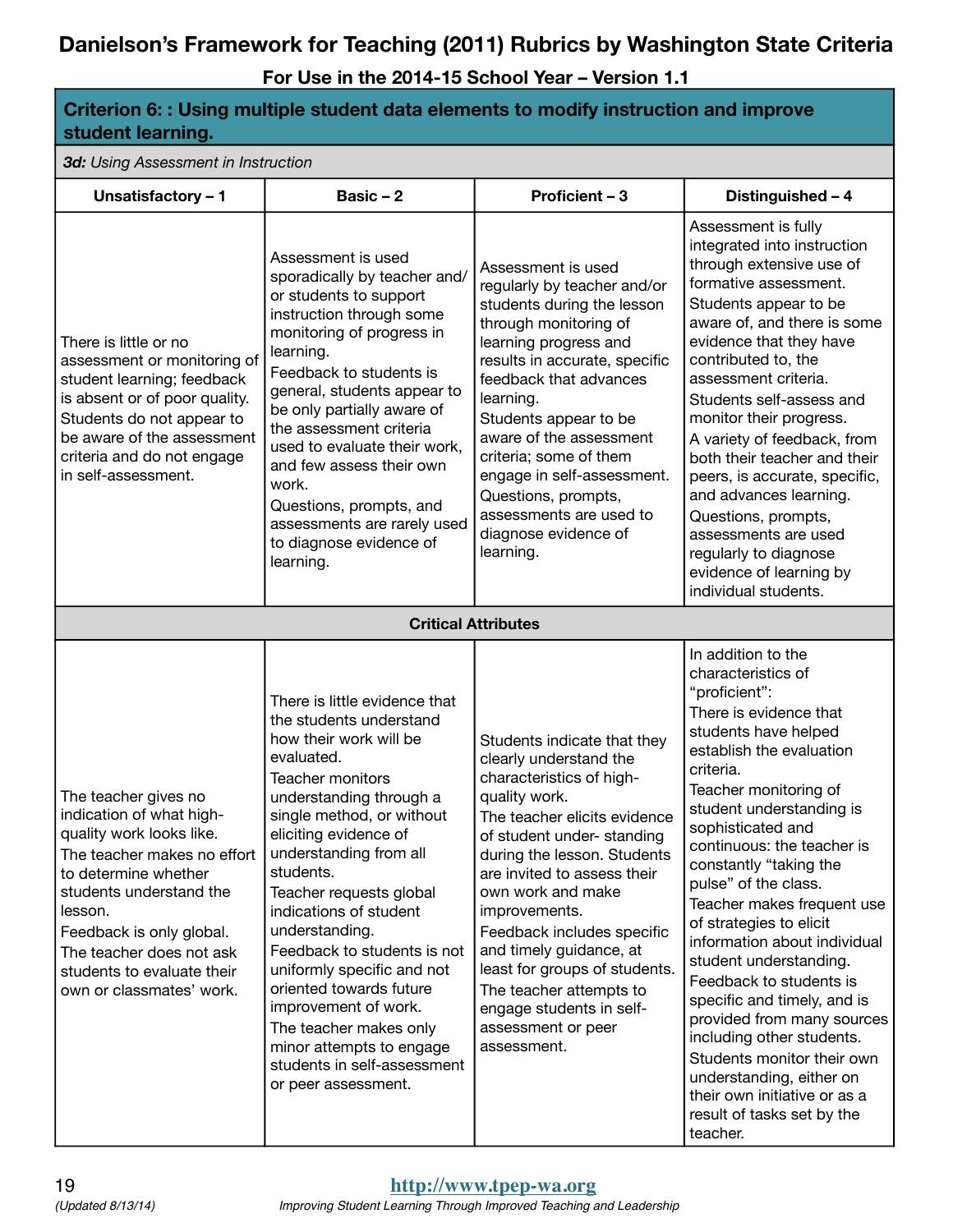**For Use in the 2014-15 School Year – Version 1.1**

#### **Criterion 6: : Using multiple student data elements to modify instruction and improve student learning.**

*4b: Maintaining Accurate Records*

| <b>TD:</b> Mail Rail iii iy Acculate Ticcolus                                                                                                                                                                                                                                      |                                                                                                                                                                                                                                                                                                                                                                                                        |                                                                                                                                                                                                                                                                                                                                                                                                                                                                                        |                                                                                                                                                                                                                                                                                                                                                                        |  |
|------------------------------------------------------------------------------------------------------------------------------------------------------------------------------------------------------------------------------------------------------------------------------------|--------------------------------------------------------------------------------------------------------------------------------------------------------------------------------------------------------------------------------------------------------------------------------------------------------------------------------------------------------------------------------------------------------|----------------------------------------------------------------------------------------------------------------------------------------------------------------------------------------------------------------------------------------------------------------------------------------------------------------------------------------------------------------------------------------------------------------------------------------------------------------------------------------|------------------------------------------------------------------------------------------------------------------------------------------------------------------------------------------------------------------------------------------------------------------------------------------------------------------------------------------------------------------------|--|
| Unsatisfactory - 1                                                                                                                                                                                                                                                                 | Basic $-2$                                                                                                                                                                                                                                                                                                                                                                                             | Proficient - 3                                                                                                                                                                                                                                                                                                                                                                                                                                                                         | Distinguished - 4                                                                                                                                                                                                                                                                                                                                                      |  |
| Teacher's system for<br>maintaining information on<br>student completion of<br>assignments and student<br>progress in learning is<br>nonexistent or in disarray.<br>Teacher's records for<br>noninstructional activities<br>are in disarray, resulting in<br>errors and confusion. | Teacher's system for<br>maintaining information on<br>student completion of<br>assignments and student<br>progress in learning is<br>rudimentary and only<br>partially effective.<br>Teacher's records for<br>noninstructional activities<br>are adequate but require<br>frequent monitoring to<br>avoid errors.                                                                                       | Teacher's system for<br>maintaining information on<br>student completion of<br>assignments, student<br>progress in learning, and<br>noninstructional records is<br>fully effective.                                                                                                                                                                                                                                                                                                    | Teacher's system for<br>maintaining information on<br>student completion of<br>assignments, student<br>progress in learning, and<br>noninstructional records is<br>fully effective.<br>Students contribute<br>information and participate<br>in maintaining the records.                                                                                               |  |
|                                                                                                                                                                                                                                                                                    |                                                                                                                                                                                                                                                                                                                                                                                                        | <b>Critical Attributes</b>                                                                                                                                                                                                                                                                                                                                                                                                                                                             |                                                                                                                                                                                                                                                                                                                                                                        |  |
| There is no system for<br>either instructional or<br>noninstructional records.<br>The record-keeping<br>systems are in disarray so<br>as to provide incorrect or<br>confusing information.                                                                                         | The teacher has a process<br>for recording completion of<br>student work. However, it is<br>out of date or does not<br>permit students to gain<br>access to the information.<br>The teacher's process for<br>tracking student progress<br>is cumbersome to use.<br>The teacher has a process<br>for tracking some, but not<br>all, noninstructional<br>information, and it may<br>contain some errors. | The teacher's process for<br>recording student work<br>completion is efficient and<br>effective; students have<br>access to information<br>about completed and/or<br>missing assignments.<br>The teacher has an efficient<br>and effective process for<br>recording student<br>attainment of learning<br>goals; students are able to<br>see how they're<br>progressing.<br>The teacher's process for<br>recording non-instructional<br>information is both efficient<br>and effective. | In addition to the<br>characteristics of<br>"proficient":<br>Students contribute to and<br>maintain records indicating<br>completed and overdue<br>work assignments.<br>Students both contribute to<br>and maintain data files<br>indicating their own<br>progress in learning.<br>Students contribute to<br>maintaining<br>noninstructional records for<br>the class. |  |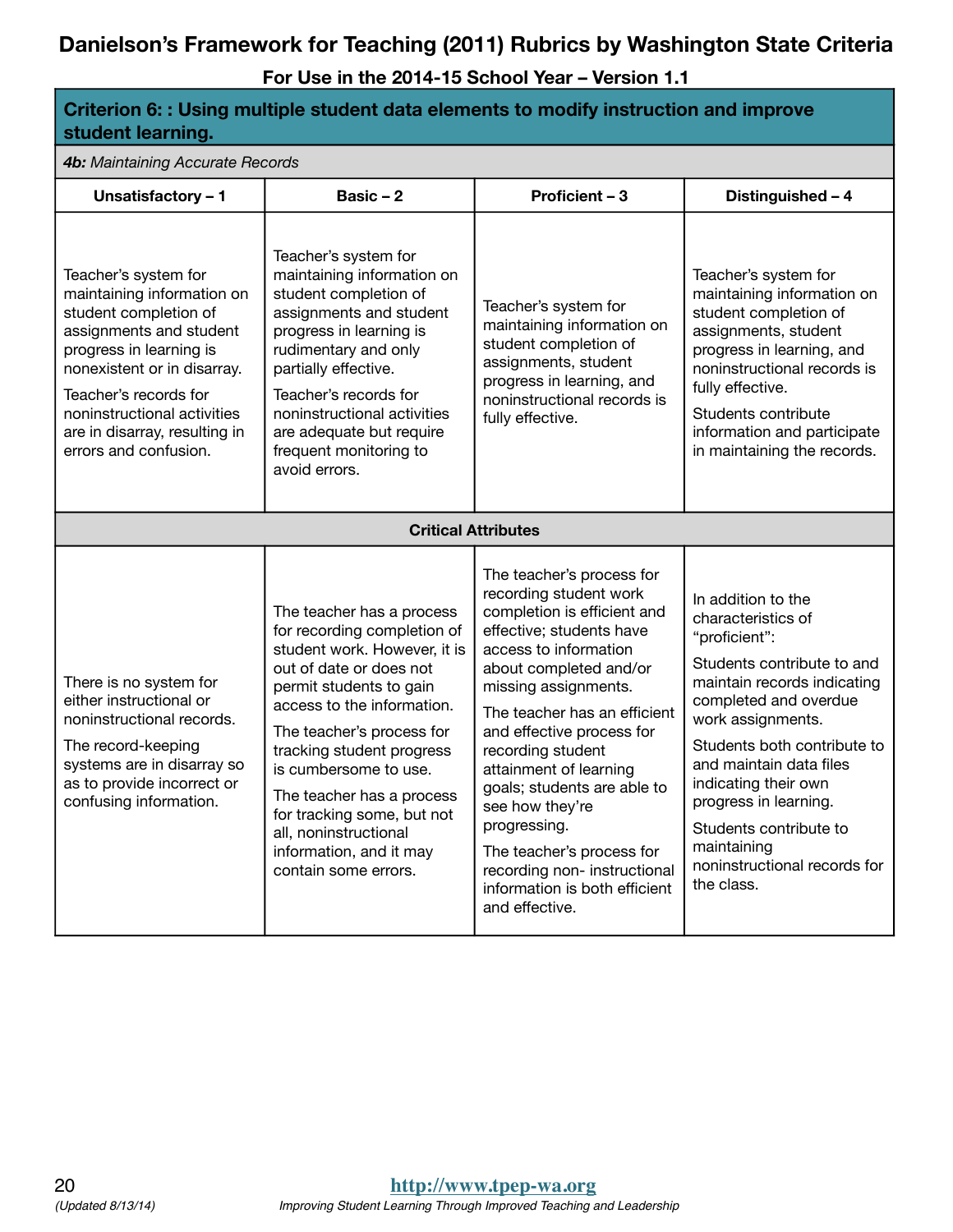**For Use in the 2014-15 School Year – Version 1.1**

| Student Growth Criterion 6: Using multiple student data elements to modify instruction and<br>improve student learning.                                                                                                                                 |                                                                                                                                                                                                                                                                                                                                                                                                                                                                                                                                                                                                                   |                                                                                                                                                                                                                                                                                                                                                                                                                                                                                                                                                                                 |                                                                                                                                                                                                                                                                                                             |
|---------------------------------------------------------------------------------------------------------------------------------------------------------------------------------------------------------------------------------------------------------|-------------------------------------------------------------------------------------------------------------------------------------------------------------------------------------------------------------------------------------------------------------------------------------------------------------------------------------------------------------------------------------------------------------------------------------------------------------------------------------------------------------------------------------------------------------------------------------------------------------------|---------------------------------------------------------------------------------------------------------------------------------------------------------------------------------------------------------------------------------------------------------------------------------------------------------------------------------------------------------------------------------------------------------------------------------------------------------------------------------------------------------------------------------------------------------------------------------|-------------------------------------------------------------------------------------------------------------------------------------------------------------------------------------------------------------------------------------------------------------------------------------------------------------|
| Student Growth 6.1: Establish Student Growth Goal(s)                                                                                                                                                                                                    |                                                                                                                                                                                                                                                                                                                                                                                                                                                                                                                                                                                                                   |                                                                                                                                                                                                                                                                                                                                                                                                                                                                                                                                                                                 |                                                                                                                                                                                                                                                                                                             |
| Unsatisfactory - 1                                                                                                                                                                                                                                      | Basic $-2$                                                                                                                                                                                                                                                                                                                                                                                                                                                                                                                                                                                                        | Proficient - 3                                                                                                                                                                                                                                                                                                                                                                                                                                                                                                                                                                  | Distinguished - 4                                                                                                                                                                                                                                                                                           |
| Does not establish student<br>growth goal(s) or<br>establishes inappropriate<br>goal(s) for whole<br>classroom. Goal(s) do not<br>identify multiple, high-<br>quality sources of data to<br>monitor, adjust, and<br>evaluate achievement of<br>goal(s). | Establishes appropriate<br>student growth goal(s) for<br>whole classroom. Goal(s)<br>do not identify multiple,<br>high-quality sources of<br>data to monitor, adjust, and<br>evaluate achievement of<br>goal(s).                                                                                                                                                                                                                                                                                                                                                                                                  | Establishes appropriate<br>student growth goal(s) for<br>whole classroom. Goal(s)<br>identify multiple, high-<br>quality sources of data to<br>monitor, adjust, and<br>evaluate achievement of<br>goal(s).                                                                                                                                                                                                                                                                                                                                                                      | Establishes appropriate<br>student growth goal(s) for<br>students in collaboration<br>with students and parents.<br>These whole classroom<br>goals align to school<br>goal(s). Goal(s) identify<br>multiple, high-quality<br>sources of data to monitor,<br>adjust, and evaluate<br>achievement of goal(s). |
|                                                                                                                                                                                                                                                         | <b>Critical Attributes</b>                                                                                                                                                                                                                                                                                                                                                                                                                                                                                                                                                                                        |                                                                                                                                                                                                                                                                                                                                                                                                                                                                                                                                                                                 |                                                                                                                                                                                                                                                                                                             |
| Does not establish student<br>learning goals<br>Does not specify<br>assessment(s) to monitor<br>progress towards goal(s)                                                                                                                                | • Goals may be missing one<br>or more of the following<br>qualities: specific,<br>measurable and time-<br>bound<br>• Goals are not based on<br>prior available student<br>learning<br>• Goals partially aligned to<br>content standards<br>• Grain size of goal may be<br>missing one or more of the<br>following: appropriate for<br>the context, instructional<br>interval and content<br>standard(s)<br>· Goal is not connected to a<br>significant impact on<br>student learning of<br>content. Identified<br>formative and summative<br>assessments unable to<br>monitor progress toward<br>specified goals. | · Goals are specific,<br>measurable and time-<br>bound<br>Based on multiple sources<br>of available data that<br>reveal prior student<br>learning<br>• Goals aligned to content<br>standards<br>• Grain size of goal is<br>appropriate for the<br>context, instructional<br>interval and content<br>standard(s)<br>· Goal demonstrates a<br>significant impact on<br>student learning of content<br>(transferable skills) within<br>the content area<br>• Identifies formative and<br>summative measures<br>aligned to learning targets<br>to monitor progress<br>towards goals | • Proficient Attributes and:<br>• Effort to Communicates<br>(two-way)/Collaborates<br>with other staff, families<br>and/or students to<br>establish goals specific to<br>whole class learning needs<br>• Students articulate their<br>understanding of their<br>goals and progress toward<br>goals          |

**Student Growth 6.2:** *Achievement of Student Growth Goal(s)*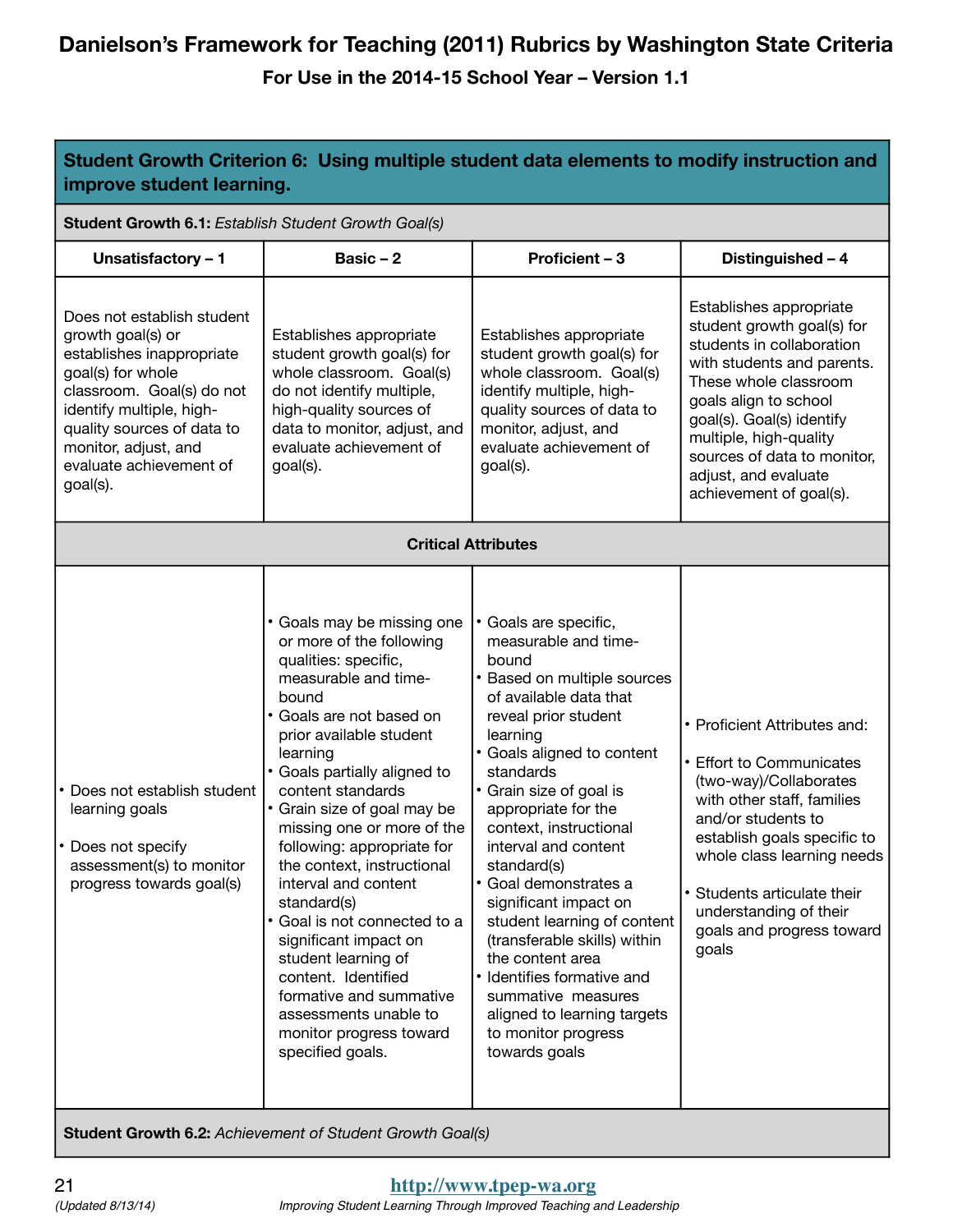| Student Growth Criterion 6: Using multiple student data elements to modify instruction and<br>improve student learning. |                                                                                                                                             |                                                                                                                                              |                                                                                                                                                             |  |
|-------------------------------------------------------------------------------------------------------------------------|---------------------------------------------------------------------------------------------------------------------------------------------|----------------------------------------------------------------------------------------------------------------------------------------------|-------------------------------------------------------------------------------------------------------------------------------------------------------------|--|
| Unsatisfactory - 1                                                                                                      | Basic $-2$                                                                                                                                  | Proficient - 3                                                                                                                               | Distinguished - 4                                                                                                                                           |  |
| Growth or achievement<br>data from at least two<br>points in time shows no<br>evidence of growth for<br>most students.  | Multiple sources of growth<br>or achievement data from<br>at least two points in time<br>show some evidence of<br>growth for some students. | Multiple sources of growth<br>or achievement data from<br>at least two points in time<br>show clear evidence of<br>growth for most students. | Multiple sources of growth<br>or achievement data from<br>at least two points in time<br>show evidence of high<br>growth for all or nearly all<br>students. |  |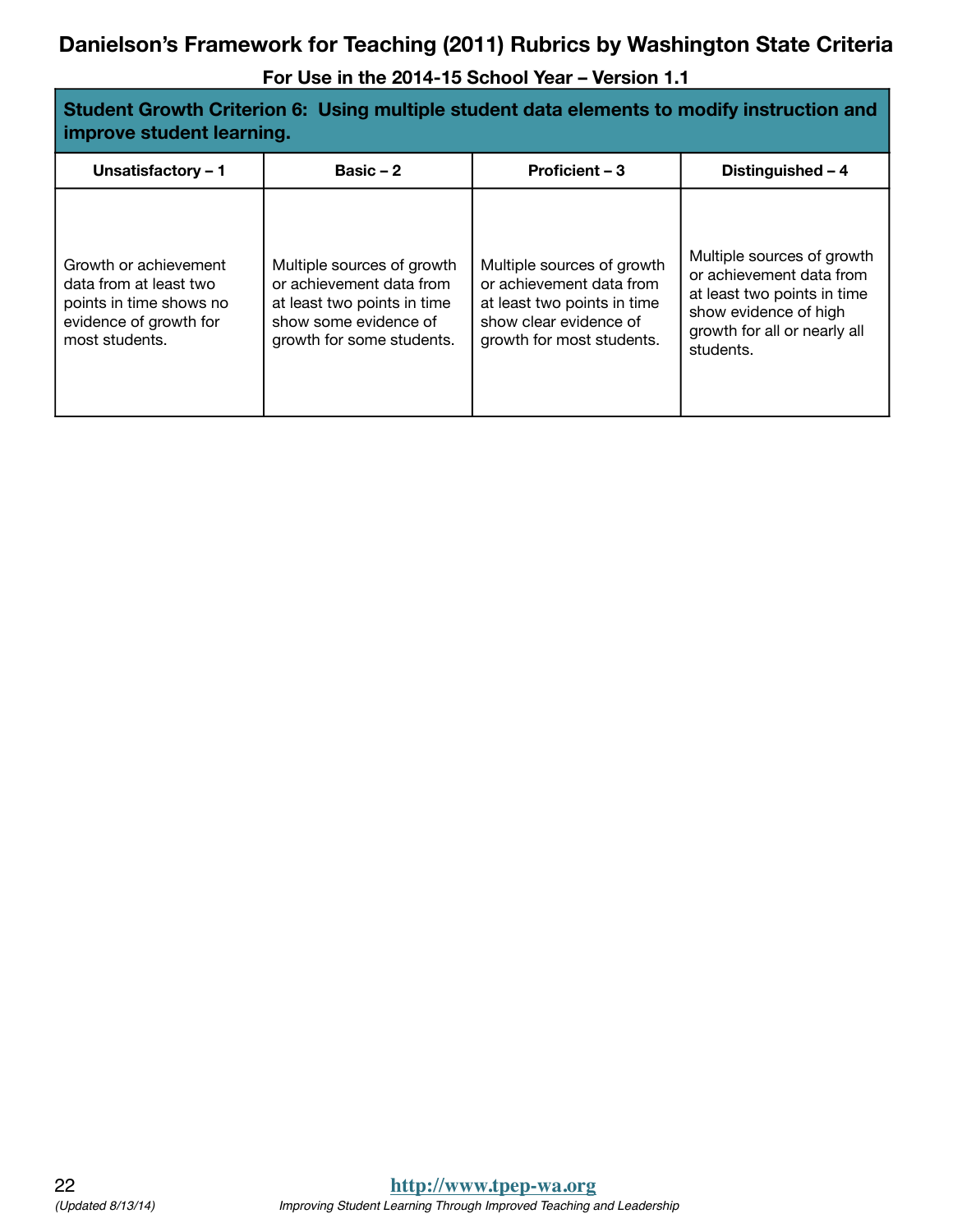| Criterion 7: Communicating and collaborating with parents and the school community.                                                                                                                                                                      |                                                                                                                                                                                                                                                                                                                                                                                                                                  |                                                                                                                                                                                                                                                                                                                                   |                                                                                                                                                                                                                                                                                                                                                                                                                                                           |  |
|----------------------------------------------------------------------------------------------------------------------------------------------------------------------------------------------------------------------------------------------------------|----------------------------------------------------------------------------------------------------------------------------------------------------------------------------------------------------------------------------------------------------------------------------------------------------------------------------------------------------------------------------------------------------------------------------------|-----------------------------------------------------------------------------------------------------------------------------------------------------------------------------------------------------------------------------------------------------------------------------------------------------------------------------------|-----------------------------------------------------------------------------------------------------------------------------------------------------------------------------------------------------------------------------------------------------------------------------------------------------------------------------------------------------------------------------------------------------------------------------------------------------------|--|
| 4c: Communicating with Families                                                                                                                                                                                                                          |                                                                                                                                                                                                                                                                                                                                                                                                                                  |                                                                                                                                                                                                                                                                                                                                   |                                                                                                                                                                                                                                                                                                                                                                                                                                                           |  |
| Unsatisfactory - 1                                                                                                                                                                                                                                       | Basic $-2$                                                                                                                                                                                                                                                                                                                                                                                                                       | Proficient - 3                                                                                                                                                                                                                                                                                                                    | Distinguished - 4                                                                                                                                                                                                                                                                                                                                                                                                                                         |  |
| Teacher communication<br>with families - about the<br>instructional program,<br>about individual students-<br>is sporadic or culturally<br>inappropriate.<br>Teacher makes no attempt<br>to engage families in the<br>instructional program.             | Teacher makes sporadic<br>attempts to communicate<br>with families about the<br>instructional program and<br>about the progress of<br>individual students but<br>does not attempt to<br>engage families in the<br>instructional program.<br>Communications are one-<br>way and not always<br>appropriate to the cultural<br>norms of those families.                                                                             | Teacher communicates<br>frequently with families<br>about the instructional<br>program and conveys<br>information about<br>individual student progress.<br>Teacher makes some<br>attempts to engage<br>families in the instructional<br>program.<br>Information to families is<br>conveyed in a culturally<br>appropriate manner. | Teacher's communication<br>with families is frequent<br>and sensitive to cultural<br>traditions, with students<br>contributing to the<br>communication.<br>Response to family<br>concerns is handled with<br>professional and cultural<br>sensitivity.<br>Teacher's efforts to engage<br>families in the instructional<br>program are frequent and<br>successful.                                                                                         |  |
|                                                                                                                                                                                                                                                          | <b>Critical Attributes</b>                                                                                                                                                                                                                                                                                                                                                                                                       |                                                                                                                                                                                                                                                                                                                                   |                                                                                                                                                                                                                                                                                                                                                                                                                                                           |  |
| Little or no information<br>regarding the instructional<br>program is available to<br>parents.<br>Families are unaware of<br>their children's progress.<br>Family engagement<br>activities are lacking.<br>Communication is culturally<br>inappropriate. | School or district-created<br>materials about the<br>instructional program are<br>sent home.<br>Infrequent or incomplete<br>information is sent home<br>by teachers about the<br>instructional program.<br>Teacher maintains school-<br>required grade book but<br>does little else to inform<br>families about student<br>progress.<br>Teacher communications<br>are sometimes<br>inappropriate to families'<br>cultural norms. | Information about the<br>instructional program is<br>available on a regular<br>basis.<br>The teacher sends<br>information about student<br>progress home on a regular<br>basis.<br>Teacher develops activities<br>designed to successfully<br>engage families in their<br>children's learning, as<br>appropriate.                 | In addition to the<br>characteristics of<br>"proficient":<br>On a regular basis,<br>students develop materials<br>to inform their families<br>about the instructional<br>program.<br>Students maintain accurate<br>records about their<br>individual learning progress<br>and frequently share this<br>information with families.<br>Students contribute to<br>regular and ongoing<br>projects designed to<br>engage families in the<br>learning process. |  |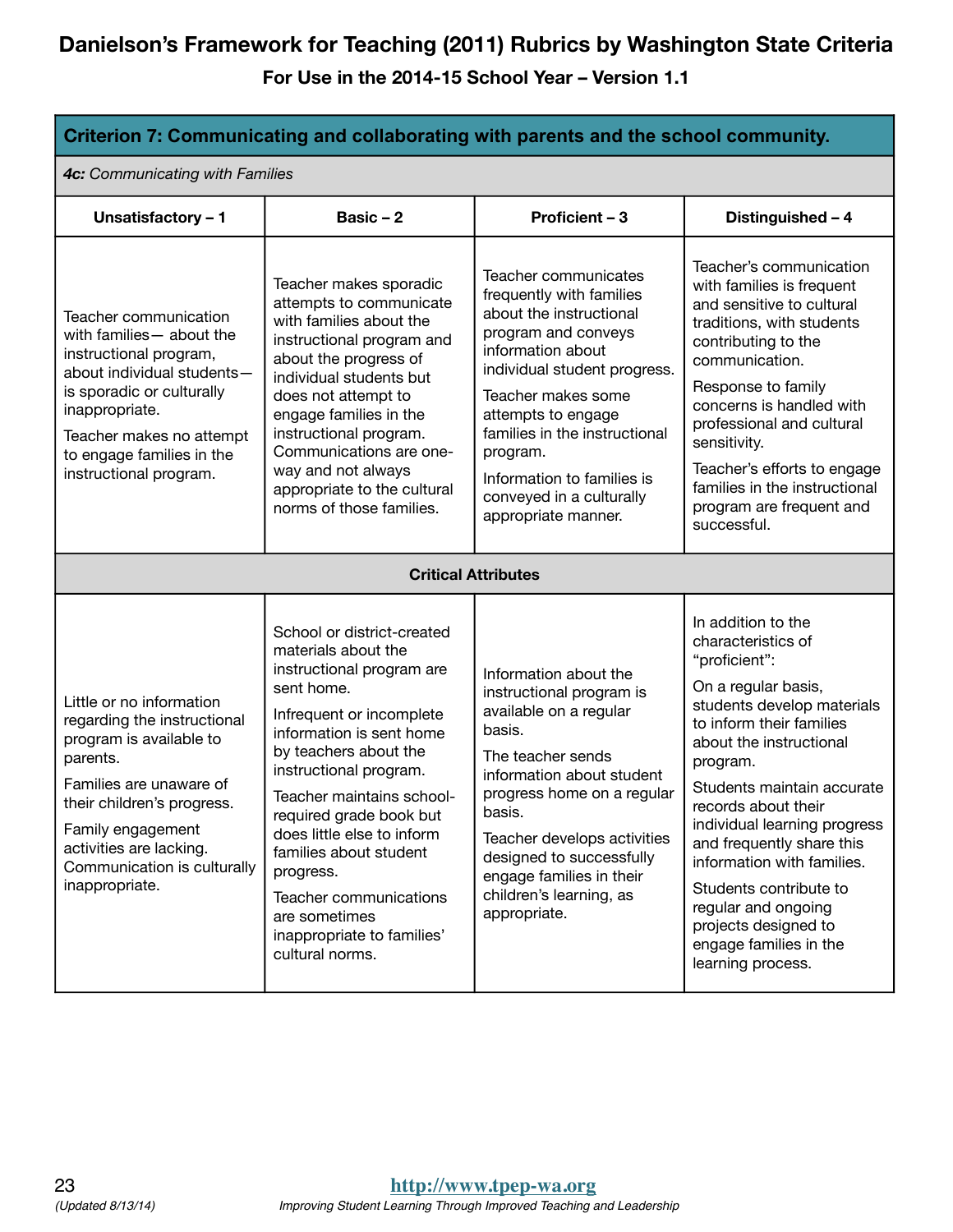| Criterion 8: Exhibiting collaborative and collegial practices focused on improving<br>instructional practice and student learning.                                                                                                                                                                                           |                                                                                                                                                                                                                                                                                                                                                              |                                                                                                                                                                                                                                                                                                                              |                                                                                                                                                                                                                                                                                                                                                                                                                                                                                                               |  |  |  |
|------------------------------------------------------------------------------------------------------------------------------------------------------------------------------------------------------------------------------------------------------------------------------------------------------------------------------|--------------------------------------------------------------------------------------------------------------------------------------------------------------------------------------------------------------------------------------------------------------------------------------------------------------------------------------------------------------|------------------------------------------------------------------------------------------------------------------------------------------------------------------------------------------------------------------------------------------------------------------------------------------------------------------------------|---------------------------------------------------------------------------------------------------------------------------------------------------------------------------------------------------------------------------------------------------------------------------------------------------------------------------------------------------------------------------------------------------------------------------------------------------------------------------------------------------------------|--|--|--|
| 4d: Participating in a Professional Community                                                                                                                                                                                                                                                                                |                                                                                                                                                                                                                                                                                                                                                              |                                                                                                                                                                                                                                                                                                                              |                                                                                                                                                                                                                                                                                                                                                                                                                                                                                                               |  |  |  |
| Unsatisfactory - 1                                                                                                                                                                                                                                                                                                           | Basic $-2$                                                                                                                                                                                                                                                                                                                                                   | Proficient - 3                                                                                                                                                                                                                                                                                                               | Distinguished - 4                                                                                                                                                                                                                                                                                                                                                                                                                                                                                             |  |  |  |
| Teacher's relationships with<br>colleagues are negative or<br>self-serving.<br>Teacher avoids<br>participation in a<br>professional culture of<br>inquiry, resisting<br>opportunities to become<br>involved.<br>Teacher avoids becoming<br>involved in school events<br>or school and district<br>projects.                  | Teacher maintains cordial<br>relationships with<br>colleagues to fulfill duties<br>that the school or district<br>requires.<br>Teacher becomes involved<br>in the school's culture of<br>professional inquiry when<br>invited to do so.<br>Teacher participates in<br>school events and school<br>and district projects when<br>specifically asked to do so. | Teacher's relationships with<br>colleagues are<br>characterized by mutual<br>support and cooperation;<br>teacher actively<br>participates in a culture of<br>professional inquiry.<br>Teacher volunteers to<br>participate in school events<br>and in school and district<br>projects, making a<br>substantial contribution. | Teacher's relationships with<br>colleagues are<br>characterized by mutual<br>support and cooperation,<br>with the teacher taking<br>initiative in assuming<br>leadership among the<br>faculty.<br>Teacher takes a leadership<br>role in promoting a culture<br>of professional inquiry.<br>Teacher volunteers to<br>participate in school events<br>and district projects<br>making a substantial<br>contribution, and assuming<br>a leadership role in at least<br>one aspect of school or<br>district life. |  |  |  |
| <b>Critical Attributes</b>                                                                                                                                                                                                                                                                                                   |                                                                                                                                                                                                                                                                                                                                                              |                                                                                                                                                                                                                                                                                                                              |                                                                                                                                                                                                                                                                                                                                                                                                                                                                                                               |  |  |  |
| The teacher's relationship<br>with colleagues is<br>characterized by negativity<br>or combative- ness.<br>The teacher purposefully<br>avoids contributing to<br>activities promoting<br>professional inquiry.<br>The teacher avoids<br>involvement in school<br>activities and school<br>district and community<br>projects. | The teacher has pleasant<br>relationship with<br>colleagues.<br>When invited, the teacher<br>participates in activities<br>related to professional<br>inquiry.<br>When asked, the teacher<br>participates in school<br>activities, as well as school<br>district and community<br>projects.                                                                  | The teacher has supportive<br>and collaborative<br>relationships with<br>colleagues.<br>The teacher regularly<br>participates in activities<br>related to professional<br>inquiry.<br>The teacher frequently<br>volunteers to participate in<br>school activities, as well as<br>school district and<br>community projects.  | In addition to the<br>characteristics of<br>"proficient":<br>The teacher takes a<br>leadership role in<br>promoting activities related<br>to professional inquiry.<br>The teacher regularly<br>contributes to and over-<br>sees events that positively<br>impact school life.<br>The teacher regularly<br>contributes to and serves<br>as head of significant<br>school district and<br>community projects.                                                                                                   |  |  |  |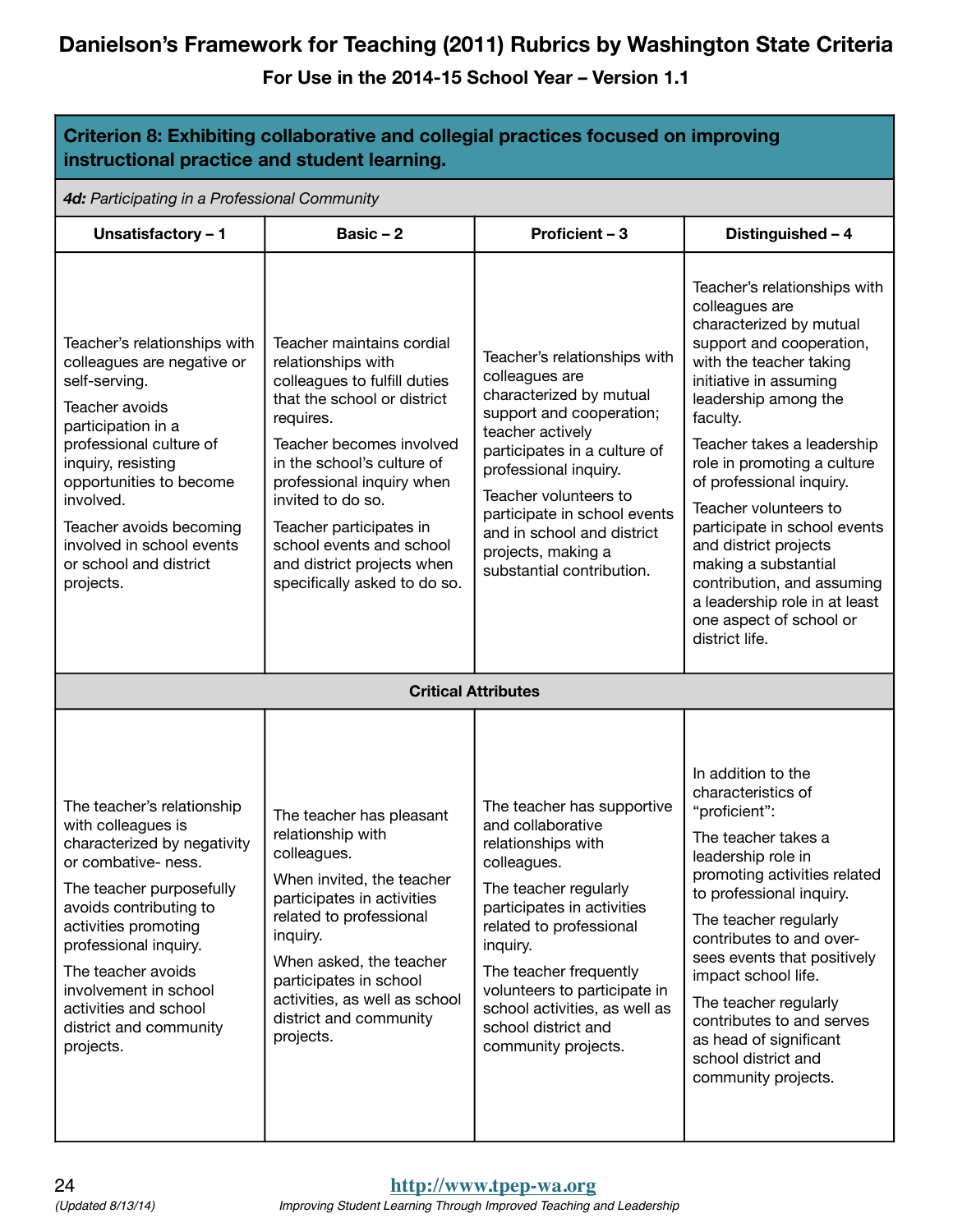**For Use in the 2014-15 School Year – Version 1.1**

| Criterion 8: Exhibiting collaborative and collegial practices focused on improving<br>instructional practice and student learning.                                                                                                                                                                                                          |                                                                                                                                                                                                                                                                                                                           |                                                                                                                                                                                                                                                                                                                                                                   |                                                                                                                                                                                                                                                                                                                                                                                                                          |  |  |  |
|---------------------------------------------------------------------------------------------------------------------------------------------------------------------------------------------------------------------------------------------------------------------------------------------------------------------------------------------|---------------------------------------------------------------------------------------------------------------------------------------------------------------------------------------------------------------------------------------------------------------------------------------------------------------------------|-------------------------------------------------------------------------------------------------------------------------------------------------------------------------------------------------------------------------------------------------------------------------------------------------------------------------------------------------------------------|--------------------------------------------------------------------------------------------------------------------------------------------------------------------------------------------------------------------------------------------------------------------------------------------------------------------------------------------------------------------------------------------------------------------------|--|--|--|
| 4e: Growing and Developing Professionally                                                                                                                                                                                                                                                                                                   |                                                                                                                                                                                                                                                                                                                           |                                                                                                                                                                                                                                                                                                                                                                   |                                                                                                                                                                                                                                                                                                                                                                                                                          |  |  |  |
| Unsatisfactory - 1                                                                                                                                                                                                                                                                                                                          | Basic $-2$                                                                                                                                                                                                                                                                                                                | <b>Proficient - 3</b>                                                                                                                                                                                                                                                                                                                                             | Distinguished - 4                                                                                                                                                                                                                                                                                                                                                                                                        |  |  |  |
| Teacher engages in no<br>professional development<br>activities to enhance<br>knowledge or skill.<br>Teacher resists feedback<br>on teaching performance<br>from either supervisors or<br>more experienced<br>colleagues.<br>Teacher makes no effort to<br>share knowledge with<br>others or to assume<br>professional<br>responsibilities. | Teacher participates in<br>professional activities to a<br>limited extent when they<br>are convenient.<br>Teacher accepts, with<br>some reluctance, feedback<br>on teaching performance<br>from both supervisors and<br>colleagues.<br>Teacher finds limited ways<br>to contribute to the<br>profession.                  | Teacher seeks out<br>opportunities for<br>professional development<br>to enhance content<br>knowledge and<br>pedagogical skill.<br>Teacher welcomes<br>feedback from colleagues<br>-either when made by<br>supervisors or when<br>opportunities arise through<br>professional collaboration.<br>Teacher participates<br>actively in assisting other<br>educators. | Teacher seeks out<br>opportunities for<br>professional development<br>and makes a systematic<br>effort to conduct action<br>research.<br>Teacher seeks out<br>feedback on teaching from<br>both supervisors and<br>colleagues.<br>Teacher initiates important<br>activities to contribute to<br>the profession.                                                                                                          |  |  |  |
|                                                                                                                                                                                                                                                                                                                                             | <b>Critical Attributes</b>                                                                                                                                                                                                                                                                                                |                                                                                                                                                                                                                                                                                                                                                                   |                                                                                                                                                                                                                                                                                                                                                                                                                          |  |  |  |
| The teacher is not involved<br>in any activity that might<br>enhance knowledge or<br>skill.<br>The teacher purposefully<br>resists discussing<br>performance with<br>supervisors or colleagues.<br>The teacher ignores<br>invitations to join<br>professional organizations<br>or attend conferences.                                       | The teacher participates in<br>professional activities when<br>they are required or when<br>provided by the school<br>district.<br>The teacher reluctantly<br>accepts feedback from<br>supervisors and<br>colleagues.<br>The teacher contributes in<br>a limited fashion to<br>educational professional<br>organizations. | The teacher seeks regular<br>opportunities for continued<br>professional development.<br>The teacher welcomes<br>colleagues and super-<br>visors into the classroom<br>for the purpose of gaining<br>insight from their feedback.<br>The teacher actively<br>participates in professional<br>organizations designed to<br>contribute to the<br>profession.        | In addition to the<br>characteristics of<br>"proficient":<br>The teacher seeks regular<br>opportunities for continued<br>professional development,<br>including initiating action<br>research.<br>The teacher actively seeks<br>feedback from supervisors<br>and colleagues.<br>The teacher takes an active<br>leadership role in<br>professional organizations<br>in order to contribute to the<br>teaching profession. |  |  |  |

*4f: Showing Professionalism*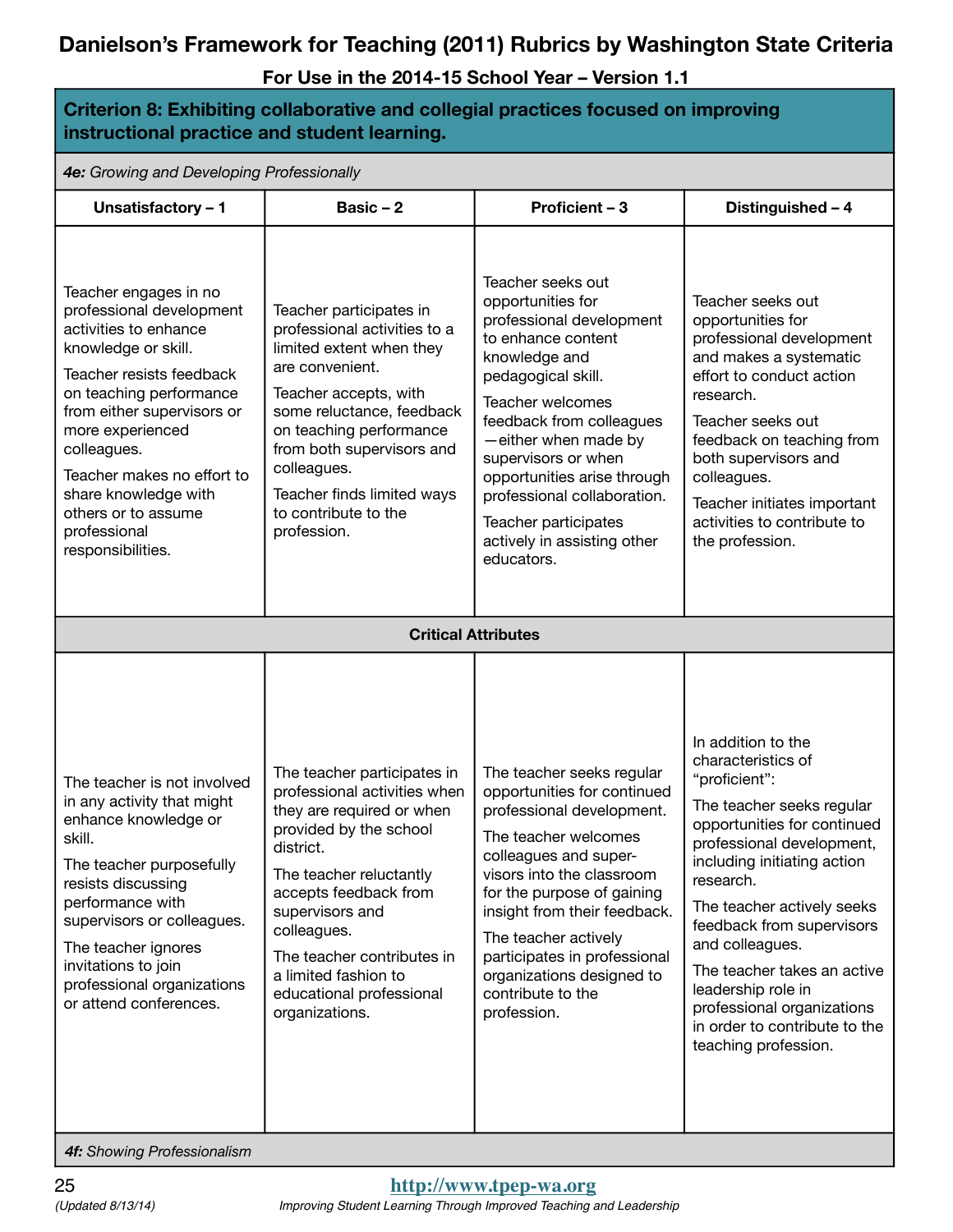| Criterion 8: Exhibiting collaborative and collegial practices focused on improving<br>instructional practice and student learning.                                                                                                                                                                                                                                                                                       |                                                                                                                                                                                                                                                                                                                                                                                                                                                                                             |                                                                                                                                                                                                                                                                                                                                                                                                                                              |                                                                                                                                                                                                                                       |  |  |
|--------------------------------------------------------------------------------------------------------------------------------------------------------------------------------------------------------------------------------------------------------------------------------------------------------------------------------------------------------------------------------------------------------------------------|---------------------------------------------------------------------------------------------------------------------------------------------------------------------------------------------------------------------------------------------------------------------------------------------------------------------------------------------------------------------------------------------------------------------------------------------------------------------------------------------|----------------------------------------------------------------------------------------------------------------------------------------------------------------------------------------------------------------------------------------------------------------------------------------------------------------------------------------------------------------------------------------------------------------------------------------------|---------------------------------------------------------------------------------------------------------------------------------------------------------------------------------------------------------------------------------------|--|--|
| Unsatisfactory - 1                                                                                                                                                                                                                                                                                                                                                                                                       | Basic $-2$                                                                                                                                                                                                                                                                                                                                                                                                                                                                                  | Proficient - 3                                                                                                                                                                                                                                                                                                                                                                                                                               | Distinguished - 4                                                                                                                                                                                                                     |  |  |
| Teacher displays dishonesty<br>in interactions with<br>colleagues, students, and<br>the public.<br>Teacher is not alert to<br>students' needs and<br>contributes to school<br>practices that result in some<br>students' being ill served by<br>the school.<br>Teacher makes decisions<br>and recommendations<br>based on self-serving<br>interests. Teacher does not<br>comply with school and<br>district regulations. | Teacher is honest in<br>interactions with col-<br>leagues, students, and the<br>public.<br>Teacher attempts, though<br>inconsistently, to serve<br>students. Teacher does not<br>knowingly contribute to<br>some students' being ill<br>served by the school.<br>Teacher's decisions and<br>recommendations are based<br>on limited but genuinely<br>professional considerations.<br>Teacher complies minimally<br>with school and district<br>regulations, doing just<br>enough to get by. | Teacher displays high<br>standards of honesty,<br>integrity, and confidentiality<br>in interactions with<br>colleagues, students, and<br>the public.<br>Teacher is active in serving<br>students, working to ensure<br>that all students receive a<br>fair opportunity to succeed.<br>Teacher maintains an open<br>mind in team or<br>departmental decision<br>making.<br>Teacher complies fully with<br>school and district<br>regulations. | Teacher takes a leadership<br>role with colleagues and can<br>be counted on to hold to the<br>highest standards of<br>honesty, integrity, and<br>confidentiality.<br>Teacher is highly proactive in<br>serving students, seeking      |  |  |
|                                                                                                                                                                                                                                                                                                                                                                                                                          |                                                                                                                                                                                                                                                                                                                                                                                                                                                                                             |                                                                                                                                                                                                                                                                                                                                                                                                                                              | out resources when needed.<br>Teacher makes a concerted<br>effort to challenge negative<br>attitudes or practices to<br>ensure that all students.<br>particularly those<br>traditionally under- served,<br>are honored in the school. |  |  |
|                                                                                                                                                                                                                                                                                                                                                                                                                          |                                                                                                                                                                                                                                                                                                                                                                                                                                                                                             |                                                                                                                                                                                                                                                                                                                                                                                                                                              | Teacher takes a leadership<br>role in team or departmental<br>decision making and helps<br>ensure that such decisions<br>are based on the highest<br>professional standards.                                                          |  |  |
|                                                                                                                                                                                                                                                                                                                                                                                                                          |                                                                                                                                                                                                                                                                                                                                                                                                                                                                                             |                                                                                                                                                                                                                                                                                                                                                                                                                                              | Teacher complies fully with<br>school and district<br>regulations, taking a<br>leadership role with<br>colleagues.                                                                                                                    |  |  |
|                                                                                                                                                                                                                                                                                                                                                                                                                          |                                                                                                                                                                                                                                                                                                                                                                                                                                                                                             | <b>Critical Attributes</b>                                                                                                                                                                                                                                                                                                                                                                                                                   |                                                                                                                                                                                                                                       |  |  |
|                                                                                                                                                                                                                                                                                                                                                                                                                          |                                                                                                                                                                                                                                                                                                                                                                                                                                                                                             |                                                                                                                                                                                                                                                                                                                                                                                                                                              | In addition to the<br>characteristics of<br>"proficient":                                                                                                                                                                             |  |  |
| Teacher is dishonest.<br>Teacher does not notice the<br>needs of students.<br>The teacher engages in<br>practices that are self-<br>serving.<br>The teacher willfully rejects<br>school district regulations.                                                                                                                                                                                                            | Teacher is honest.<br>Teacher notices the needs of<br>students but is inconsistent<br>in addressing them.<br>Teacher does not notice that<br>some school practices result<br>in poor conditions for<br>students.<br>Teacher makes decisions<br>professionally but on a<br>limited basis.<br>Teacher complies with<br>school district regulations.                                                                                                                                           | Teacher is honest and known  <br>for having high standards of<br>integrity.                                                                                                                                                                                                                                                                                                                                                                  | Teacher is considered a<br>leader in terms of honesty,<br>integrity, and confidentiality.                                                                                                                                             |  |  |
|                                                                                                                                                                                                                                                                                                                                                                                                                          |                                                                                                                                                                                                                                                                                                                                                                                                                                                                                             | Teacher actively addresses<br>student needs.                                                                                                                                                                                                                                                                                                                                                                                                 | Teacher is highly proactive in<br>serving students.                                                                                                                                                                                   |  |  |
|                                                                                                                                                                                                                                                                                                                                                                                                                          |                                                                                                                                                                                                                                                                                                                                                                                                                                                                                             | Teacher actively works to<br>provide opportunities for<br>student success.<br>Teacher willingly participates<br>in team and departmental<br>decision making.<br>Teacher complies completely<br>with school district<br>regulations.                                                                                                                                                                                                          | Teacher makes a concerted<br>effort to ensure that<br>opportunities are available<br>for all students to be<br>successful.                                                                                                            |  |  |
|                                                                                                                                                                                                                                                                                                                                                                                                                          |                                                                                                                                                                                                                                                                                                                                                                                                                                                                                             |                                                                                                                                                                                                                                                                                                                                                                                                                                              | Teacher takes a leadership<br>role in team and<br>departmental decision<br>making.                                                                                                                                                    |  |  |
|                                                                                                                                                                                                                                                                                                                                                                                                                          |                                                                                                                                                                                                                                                                                                                                                                                                                                                                                             |                                                                                                                                                                                                                                                                                                                                                                                                                                              | Teacher takes a leadership<br>role regarding school district<br>regulations.                                                                                                                                                          |  |  |